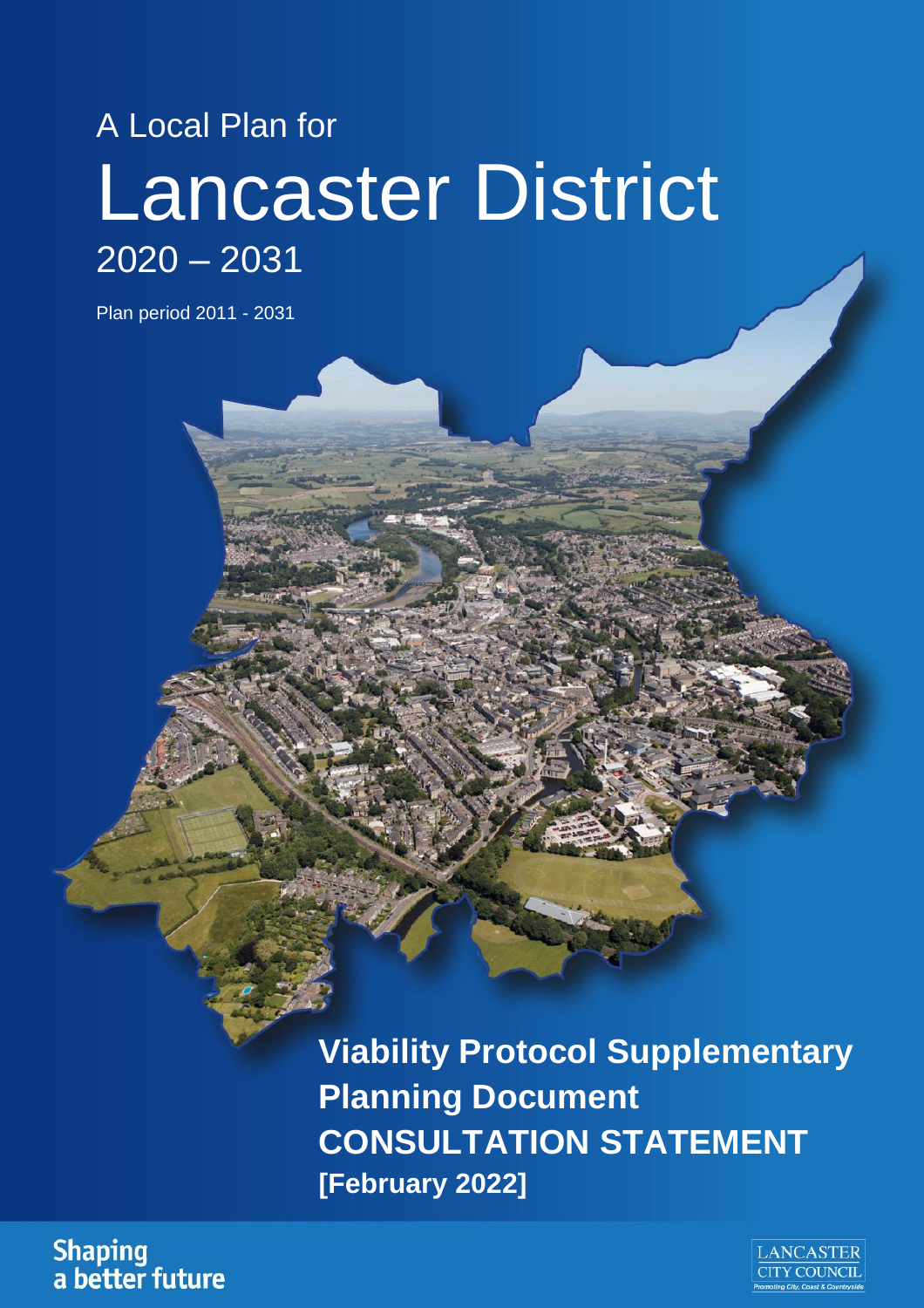Viability Protocol Supplementary Planning Document Consultation Statement – February 2022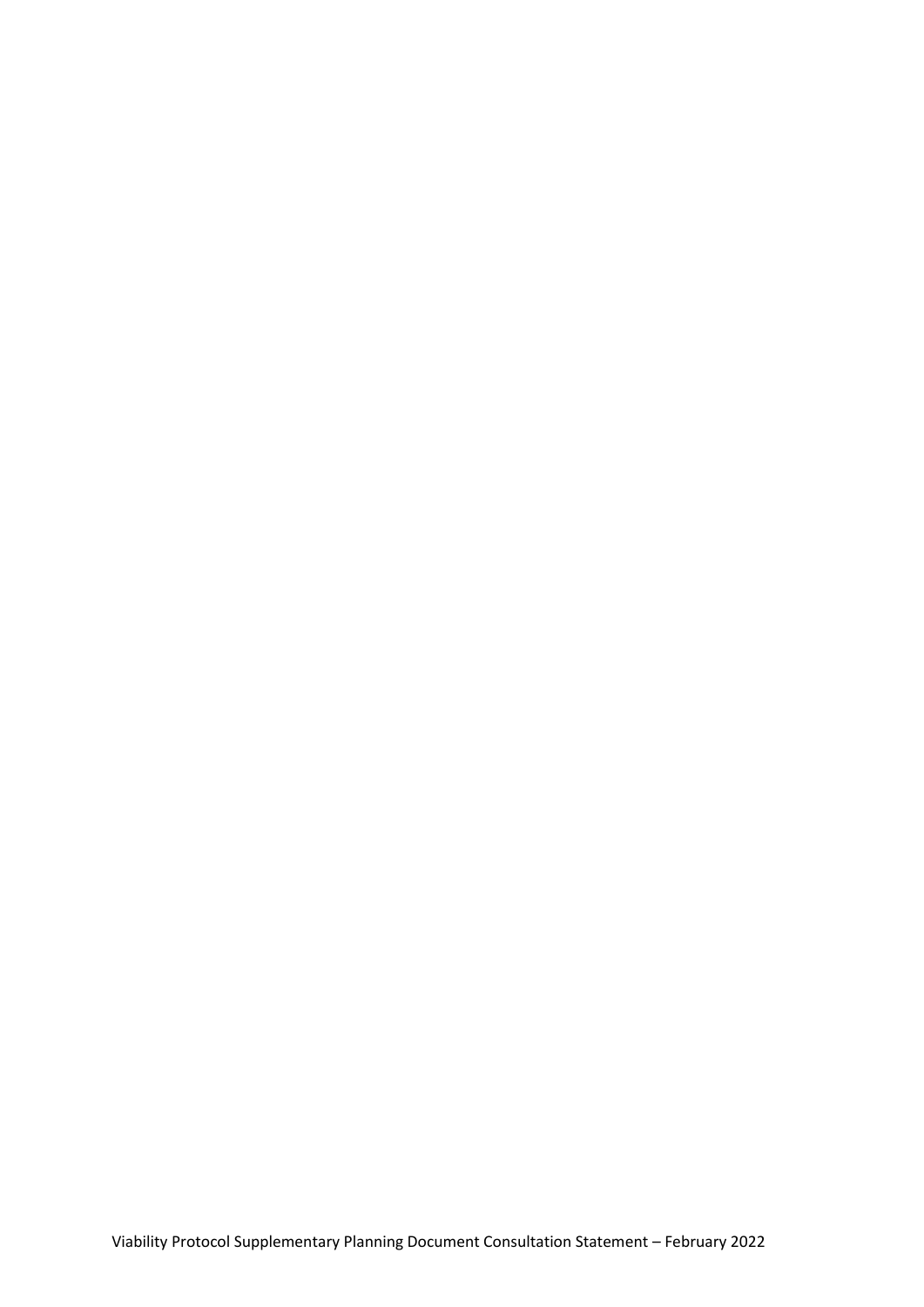# **Contents**

| 2. |                                                                                              |  |
|----|----------------------------------------------------------------------------------------------|--|
| 3. |                                                                                              |  |
| 4. |                                                                                              |  |
| 5. |                                                                                              |  |
| 6. | What issues were raised at in the Pre-Regulation 12 Consultation Stage and how have they     |  |
|    | 7. What issues were raised at in the Regulation 12 Consultation Stage and how have they been |  |
|    |                                                                                              |  |
|    |                                                                                              |  |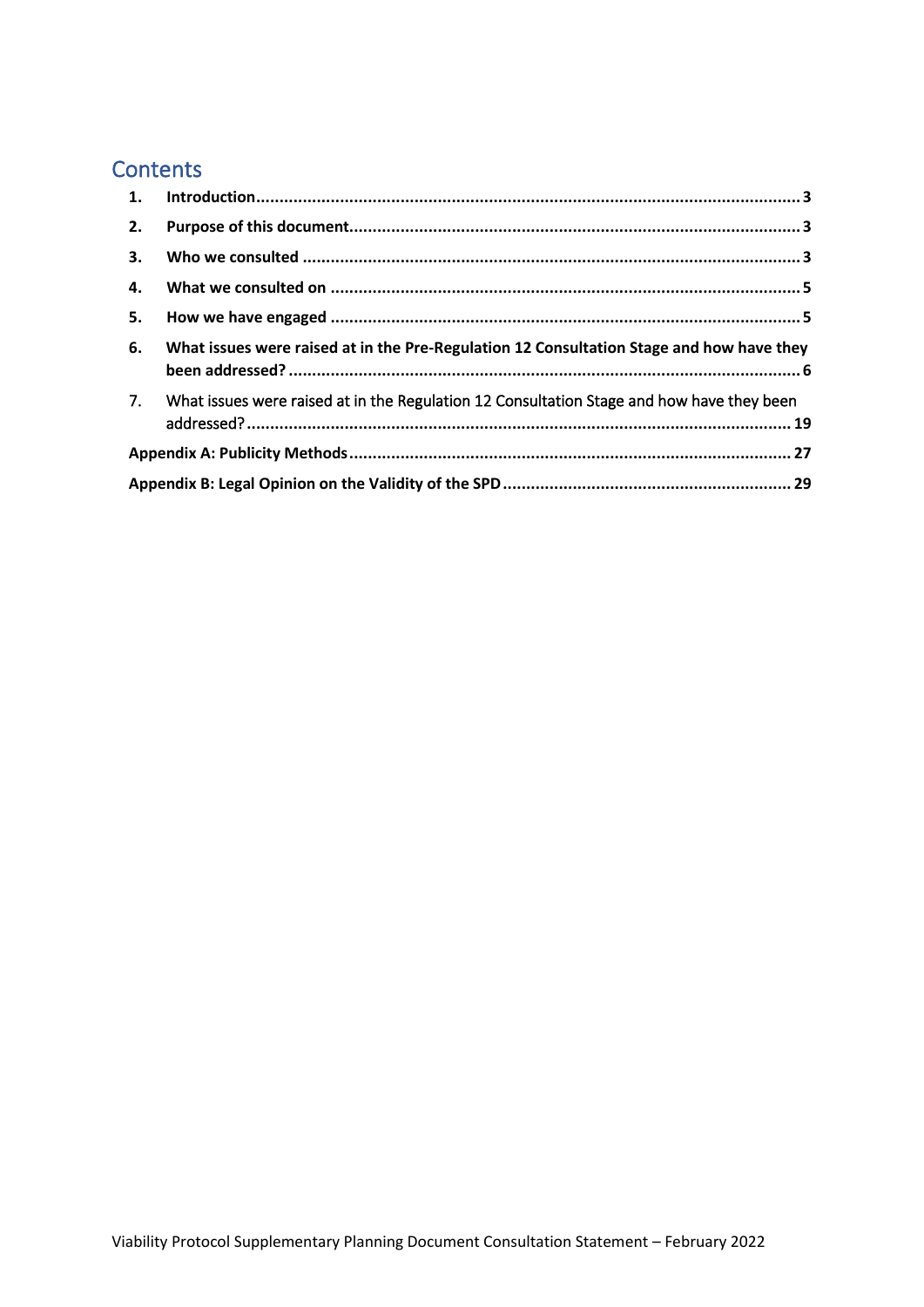# <span id="page-3-0"></span>1. Introduction

- 1.1 The Consultation Statement has been prepared in accordance with Regulation 12 of the Town and Country Planning (Local Development) (England) (Amendment) Regulations 2012. The Consultation Statement sets out how the Council considers it has fulfilled its duty to consult and engage with the stakeholders in the preparation of a Viability Protocol Supplementary Planning Document (SPD).
- 1.2 Supplementary Planning Documents (SPDs) relate to specific sites or specific planning issues. Unlike Development Plan Documents, they are not subject to Independent Examination and do not have Development Plan status. However, SPDs are given due consideration within the decision-making process and provide more detailed advice and guidance on policies in the adopted local plan.
- 1.3 The SPD sets out overarching principles for how the Council will approach development viability, where this is a consideration as part of the planning process. It provides guidance on the details that should be included in Viability Assessments and the Council's approach to considering viability matters. The guidance and the approach are consistent with the National Planning Policy Framework (NPPF), national Planning Practice Guidance (PPG) and the RICS - Assessing viability in planning under the National Planning Policy Framework 2019 for England  $1<sup>st</sup>$  edition, March 2021

# <span id="page-3-1"></span>2. Purpose of this document

- 2.1 This Consultation Statement provides a summary of the stages of engagement and consultation which the Council has undertaken to inform the preparation of the SPD.
- 2.2 The Consultation Statement outlines:
	- Section 3: Who we consulted
	- Section 4: What we consulted on
	- Section 5: How we have engaged
	- Section 6: What issues were raised at the pre-Regulation 12 consultation stage and how the issues have been addressed

# <span id="page-3-2"></span>3. Who we consulted

- 3.1 The Council has sought to engage with the widest range of individuals, communities, organisations and stakeholders who may hold an interest in, or may be affected by the content of the SPD and make clear:
	- The purpose of the SPD, the process of preparing it and how and when they may be affected.
	- How and when they can comment on and get involved and what they can and can't influence.
	- How and when their comments will be taken into account by the Council; and
	- The remaining stages in preparing of the SPD and further opportunities to comment.
- 3.2 The Statement of Community Involvement (SCI) was reviewed and adopted in January 2019 and reflects the 2012 Regulations. Temporary COVID-19 and social distancing related updates were made in June 2020. The SCI sets out the Council's approach to engaging in preparing planning document and in considering planning applications. It identifies who we engage with. The table below is not exhaustive and is amended or added to as required.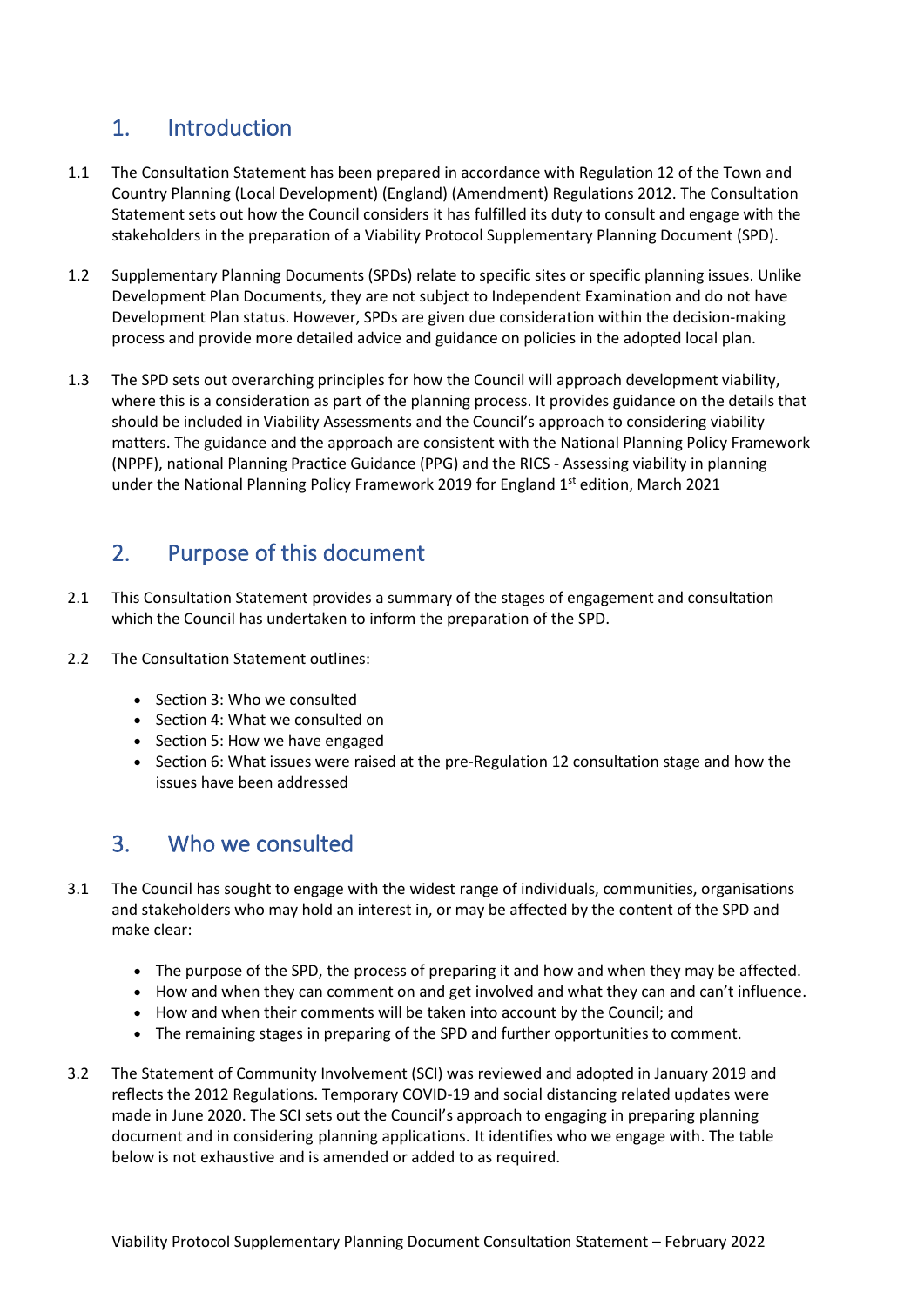3.3 In addition to the organisations set out in the table below, the Council also consulted with the general public, all Council Members, agents, developers, education establishments, 3<sup>rd</sup> sector and local businesses who sign up to the Council's Planning Consultation Database.

| Who we consulted                                                           |                                              |  |
|----------------------------------------------------------------------------|----------------------------------------------|--|
| <b>Specific Bodies</b>                                                     |                                              |  |
| The Coal Authority                                                         |                                              |  |
| The Environment Agency                                                     |                                              |  |
| Historic England (Historic Buildings and Monuments Commission for England) |                                              |  |
| Marine Management Organisation                                             |                                              |  |
| Natural England                                                            |                                              |  |
| Office of Rail and Road (now called Office of Rail Regulation)             |                                              |  |
| Highways England                                                           |                                              |  |
| Homes England                                                              |                                              |  |
| Secretary of State for Housing, Communities and Local Government           |                                              |  |
|                                                                            | Barrow Council                               |  |
|                                                                            | <b>Craven District Council</b>               |  |
|                                                                            | Lake District National Park Authority        |  |
| Adjoining Local Planning Authorities                                       | Ribble Valley Borough Council                |  |
|                                                                            | South Lakeland District Council              |  |
|                                                                            | Wyre Borough Council                         |  |
|                                                                            | Yorkshire Dales National Park Authority      |  |
|                                                                            | Arnside and Silverdale AONB                  |  |
| Area of Outstanding Beauty                                                 | <b>Forest of Bowland AONB</b>                |  |
| <b>County Council</b>                                                      | <b>Cumbria County Council</b>                |  |
|                                                                            | Lancashire County Council                    |  |
| Parish Councils                                                            |                                              |  |
| Lancaster City Councillors                                                 |                                              |  |
| Local policing body                                                        | Lancashire Police and Crime                  |  |
|                                                                            | Commissioner Lancashire Constabulary         |  |
| Relevant telecommunications companies                                      | PO Broadband, BT Openreach, Vodafone, O2, EE |  |
| Primary Care Trust or successor body                                       | <b>Clinical Commissioning Group</b>          |  |
|                                                                            | National Grid (Electricity)                  |  |
| Relevant electricity and gas companies                                     | National Grid (Gas)                          |  |
|                                                                            | <b>Electricity North West</b>                |  |
|                                                                            | e.on                                         |  |
|                                                                            | <b>British Gas</b>                           |  |
| Relevant water and sewerage companies                                      | <b>United Utilities</b>                      |  |
|                                                                            | Members of public                            |  |
|                                                                            | Developer / Agents                           |  |
|                                                                            | Landowners                                   |  |
|                                                                            | <b>Businesses</b>                            |  |
| <b>Others</b>                                                              | 3rd Sector                                   |  |
|                                                                            | Advocate groups                              |  |
|                                                                            | <b>Educational establishments</b>            |  |
|                                                                            | <b>Government organisations (NHS)</b>        |  |
|                                                                            | Lancaster University Homes                   |  |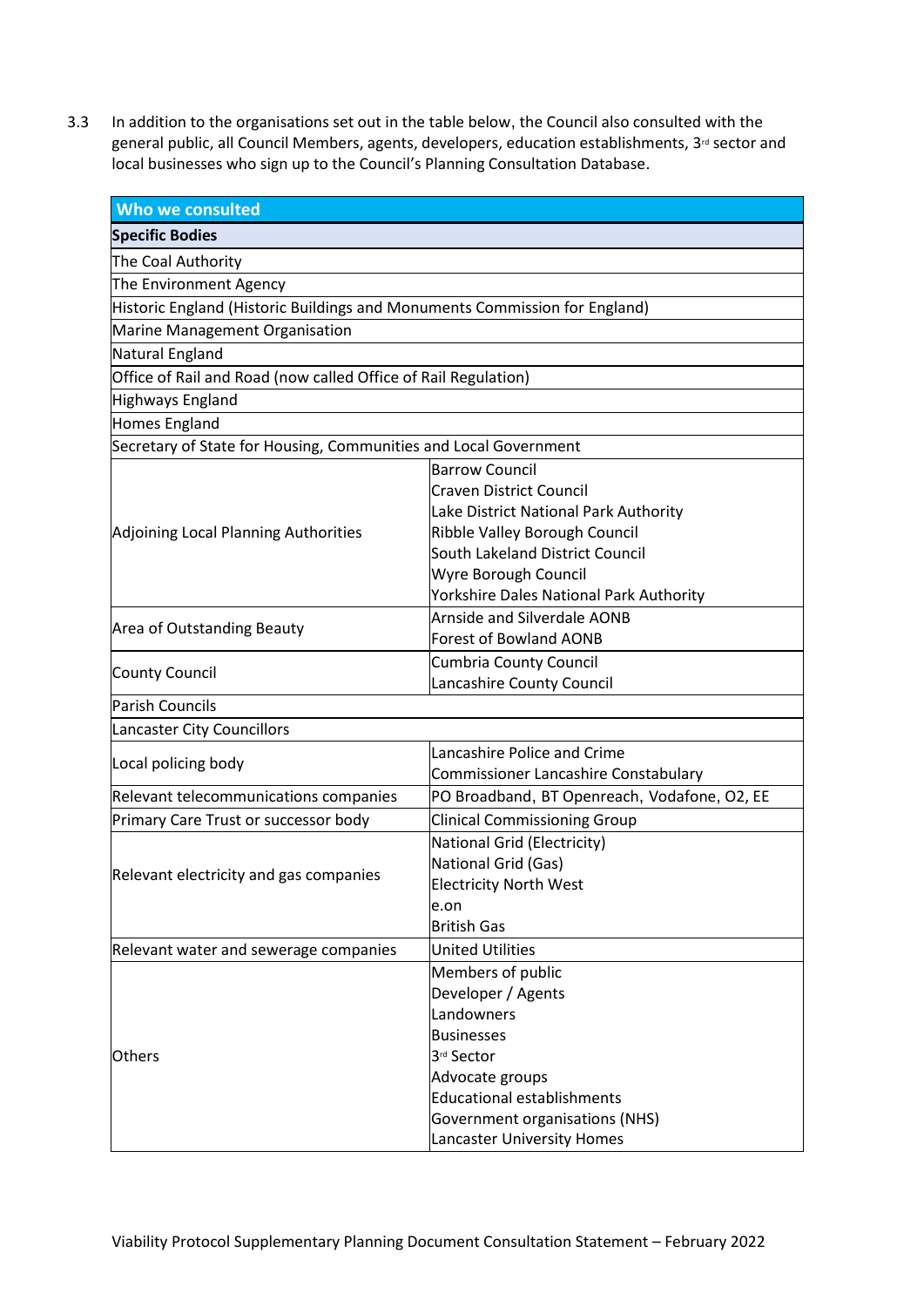# <span id="page-5-0"></span>4. What we consulted on

#### Pre-Regulation 12 Consultation

- 4.1 For a six-week period between  $5<sup>th</sup>$  February and  $9<sup>th</sup>$  March 2021 the Council carried out public consultation on the draft SPD.
- 4.2 The aim was to carry out consultation with stakeholders and provide an opportunity for comments on the draft SPD. The aim was to gather feedback on the content of the SPD and how this may be amended to better address the way in which viability assessments in respect of planning applications can be dealt with.

#### Regulation 12 Consultation

4.3 The consultation took place for a six-week period between 25<sup>th</sup> October and 6<sup>th</sup> December 2021. The aim was to gather feedback on the content of the SPD and the ways it had been revised to address representations previously received.

# <span id="page-5-1"></span>5. How we have engaged

| <b>Requirements of Regulation</b>                                                           | How the Council satisfied the requirement                                                                                                                                                                                                                                         |
|---------------------------------------------------------------------------------------------|-----------------------------------------------------------------------------------------------------------------------------------------------------------------------------------------------------------------------------------------------------------------------------------|
| Which bodies and persons the<br>local planning authority invited to<br>make representations | Consultation Database www.lancaster.gov.uk/ppcl) consultees were<br>notified on the opportunities to participate in preparation of the<br>SPD.                                                                                                                                    |
|                                                                                             | The database consisted of residents and organisations who had been<br>consulted on previous policy matters, those that had requested for<br>inclusion and statutory bodies for which the Council must satisfy<br>commitments to engage in ongoing duty to co-operate obligations. |
| How those bodies and persons<br>were invited to make<br>representations.                    | The Pre-Regulation 12 consultation ran for 6 weeks, between $5th$<br>February and 9 <sup>th</sup> March 2021.                                                                                                                                                                     |
| Pre-Reg 12 Consultation -<br>February 2021                                                  | The Regulation 12 Consultation ran for 6 weeks, between 25 <sup>th</sup><br>October and 6 <sup>th</sup> December 2021.                                                                                                                                                            |
| Reg 12 Consultation - October<br>2021                                                       | Emails were sent to over 2,200 consultees on the planning policy<br>consultation database.                                                                                                                                                                                        |
|                                                                                             | An Climate Emergency Local Plan Review viability event was held for<br>Developers and Agents on 4 <sup>th</sup> March 2021. Attendees were given the<br>opportunity to ask questions about the SPD. (This event was run<br>during the Pre-Reg 12 Consultation only).              |
|                                                                                             | Information on the consultation was published on the Council<br>webpages and copies of the consultation documents were made<br>available at the 'Principal Offices' on request.                                                                                                   |

5.1 Table 5.1 below outlines the consultation methods adopted for consultation.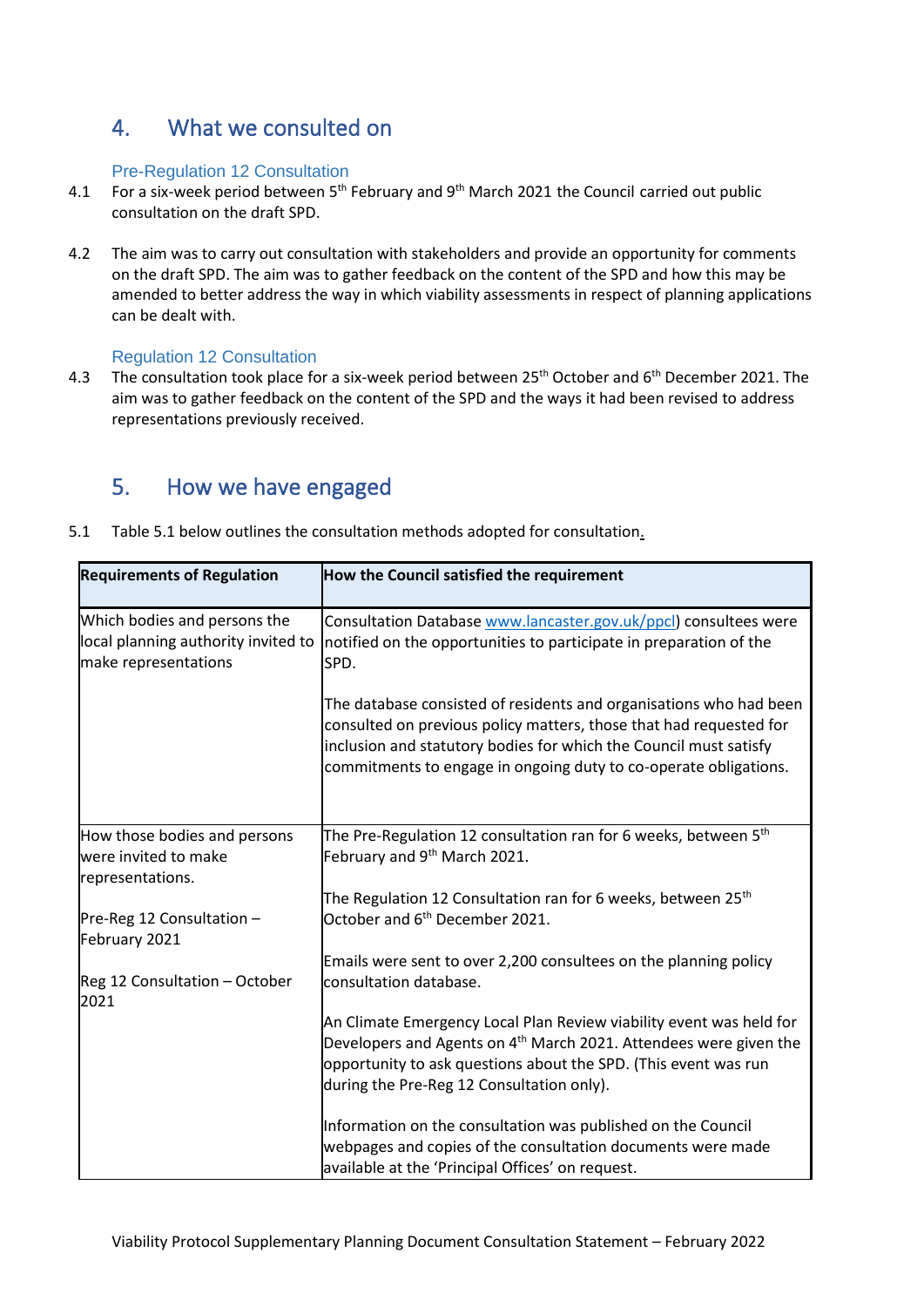| <b>Requirements of Regulation</b>                             | How the Council satisfied the requirement                                                                                            |
|---------------------------------------------------------------|--------------------------------------------------------------------------------------------------------------------------------------|
|                                                               | Further details on the publicity methods are set out in more detail<br>within Appendix A                                             |
| Pre-Reg 12 Consultation                                       | The main issues raised in the representations during the Pre-<br>Regulation 12 Consultation and the Council's responses are          |
| A summary of the main issues<br>raised by the representations | summarised in <b>Section 6</b> of this document.                                                                                     |
| <b>I</b> made                                                 | Section 6 also outlines how the issues raised were addressed in the<br>Regulation 12 version of the SPD.                             |
| How the Council has responded                                 |                                                                                                                                      |
| Reg 12 Consultation                                           | The main issues raised in the representations during the Regulation<br>12 Consultation and the Council's responses are summarised in |
| A summary of the main issues<br>raised by the representations | Section 7 of this document.                                                                                                          |
| made                                                          | Section 7 also outlines how the issues raised were addressed in the<br>Regulation 12 version of the SPD.                             |
| How the Council has responded                                 |                                                                                                                                      |

# <span id="page-6-0"></span>6. What issues were raised at in the Pre-Regulation 12 Consultation Stage and how have they been addressed?

- 6.1 The consultation on the draft SPD provided the first opportunity for interested parties to comment on the content of the document. Ten separate responses were received. Eight of these responses were received on behalf of developers or agents. These responses include a legal opinion and two responses from consortium of developers. A total of fourteen developers and agents have been represented. Responses have also been received from Lancashire County Council and the House Builders Federation.
- 6.2 The issues raised are summarised below and a response has been given to each issue. Where necessary the SPD has been amended to address the issues raised. However, in some cases, the Council is of the opinion that the content of the SPD is appropriate. In these cases, an explanation why the SPD has not been altered has been given.

| Representation             | SPD sets out new requirements not found in the local plan or national policy<br>and falls outside the boundaries of SPD.                                                                                                          |
|----------------------------|-----------------------------------------------------------------------------------------------------------------------------------------------------------------------------------------------------------------------------------|
| Council<br><b>Response</b> | Section 19 of the of the Planning and Compensatory Purchase Act 2004<br>provides the basis for the provision of SPDs.                                                                                                             |
|                            | Regulation 2 of the Town and Country Planning (Local Development) (England)<br>Regulations 2012 Regulations set out SPDs as, 'supplementary planning<br>document" means any document of a description referred to in regulation 5 |

#### 1. Legality of the Document as an SPD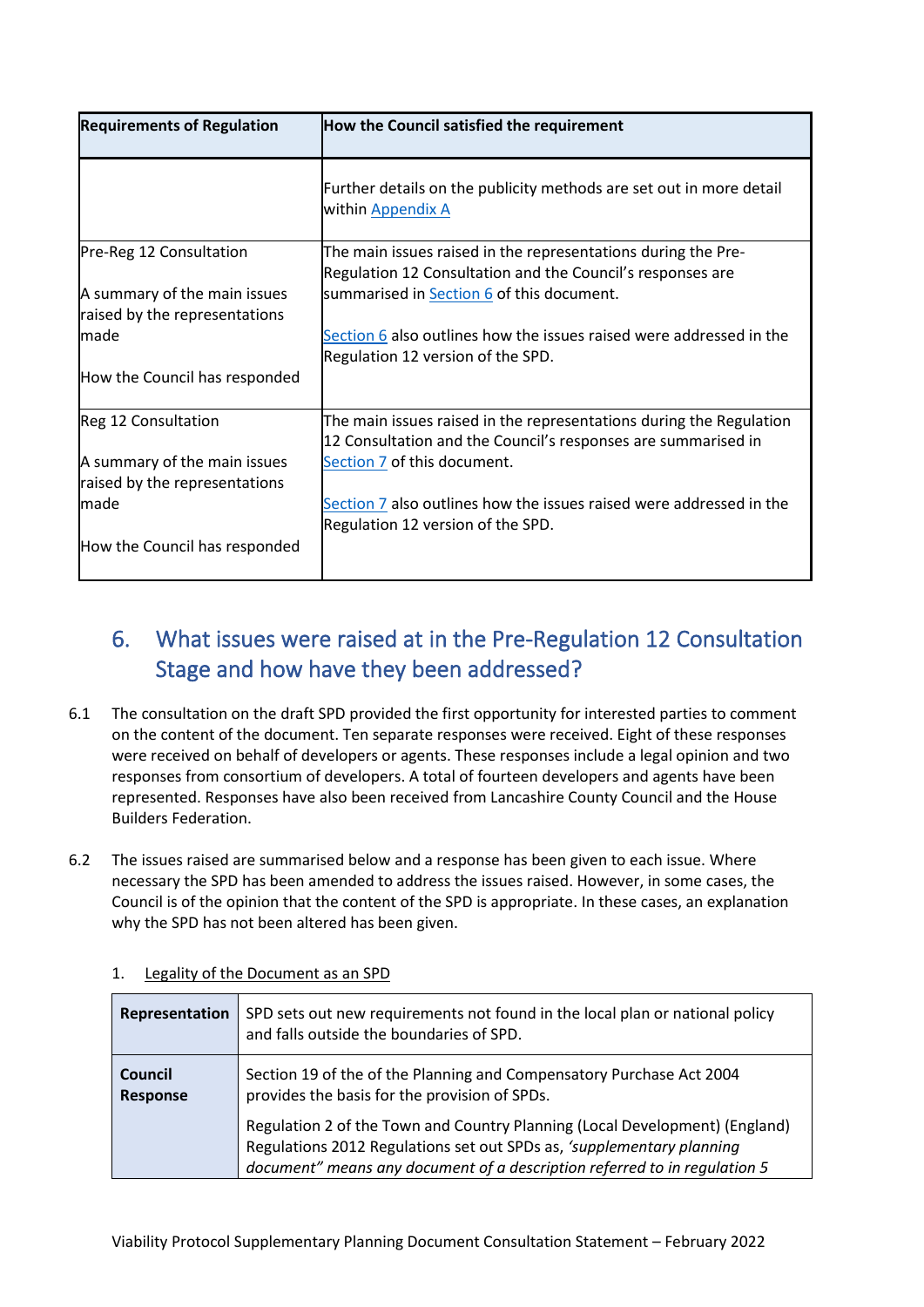| (except an adopted policies map or a statement of community involvement)<br>which is not a local plan'.                                                                                                                                                                                                                                                                                                                                                                                                                                                                                                                                                                                                                                                                                                                                                                                                                                                                                                                                                                                                                                                                                 |
|-----------------------------------------------------------------------------------------------------------------------------------------------------------------------------------------------------------------------------------------------------------------------------------------------------------------------------------------------------------------------------------------------------------------------------------------------------------------------------------------------------------------------------------------------------------------------------------------------------------------------------------------------------------------------------------------------------------------------------------------------------------------------------------------------------------------------------------------------------------------------------------------------------------------------------------------------------------------------------------------------------------------------------------------------------------------------------------------------------------------------------------------------------------------------------------------|
| The 2012 Regs lay down the procedure for adoption and regulation 5(1)a<br>provides criteria for local plan documents. SPDs fall within regulation 5(1)(a)(iii)<br>where the document contains statements regarding:<br>'(a)(iii) any environmental, social, design and economic objectives which are<br>relevant to the attainment of the development and use of land mentioned in<br>paragraph (i);'                                                                                                                                                                                                                                                                                                                                                                                                                                                                                                                                                                                                                                                                                                                                                                                   |
| Reg 8 of the 2012 Regs states, 'Any policies contained in a supplementary<br>planning document must not conflict with the adopted development plan'.                                                                                                                                                                                                                                                                                                                                                                                                                                                                                                                                                                                                                                                                                                                                                                                                                                                                                                                                                                                                                                    |
| The NPPF defines SPDs as:<br>'Documents which add further detail to the policies in the development plan.<br>They can be used to provide further guidance for development on specific sites,<br>or on particular issues, such as design. Supplementary planning documents are<br>capable of being a material consideration in planning decisions but are not 73<br>part of the development plan'.                                                                                                                                                                                                                                                                                                                                                                                                                                                                                                                                                                                                                                                                                                                                                                                       |
| The SPD includes statements with regard to ensuring social and economic<br>objectives within policies in the development plan are achieved, in<br>particular the affordable housing and infrastructure requirements. It does<br>not add new policies or additional policy requirements but adds further<br>detail and guidance about policies in the local plan which require viability<br>assessments. It provides advice for applicants about how the local<br>authority will consider viability assessments and the information it<br>requires to be able to do this. Specifically, it provides guidance on the<br>viability assessments referred to in policies DM3: Affordable Housing and<br>DM58: Infrastructure Delivery and Funding. Policy DM3 specifically refers<br>to the provision of a Viability Protocol SPD stating, 'Such evidence must<br>include an open book financial viability appraisal which will need to accord<br>with guidance in the emerging Viability Protocol SPD'. Policy DM58 states,<br>'Once the Viability Protocol SPD has been adopted FVAs submitted<br>alongside planning applications will need to accord with the principles of<br>this SPD'. |
| (Also read the Legal Opinion at Appendix B)                                                                                                                                                                                                                                                                                                                                                                                                                                                                                                                                                                                                                                                                                                                                                                                                                                                                                                                                                                                                                                                                                                                                             |

# 2. When Viability Assessments are Justified

| Representation                    | Paragraph 1.6 implies that the majority of sites should be viable 'by default' and<br>that only in exceptional circumstances related to abnormal costs can a viability<br>assessment be justified.<br>The SPD refers to viability assessments being submitted in 'exceptional cases'<br>but does not explain what these are. |
|-----------------------------------|------------------------------------------------------------------------------------------------------------------------------------------------------------------------------------------------------------------------------------------------------------------------------------------------------------------------------|
| <b>Council</b><br><b>Response</b> | The PPG states, 'Where up-to-date policies have set out the contributions<br>expected from development, planning applications that fully comply with them<br>should be assumed to be viable.'(Paragraph: 007 Reference ID: 10-007-<br>20190509).                                                                             |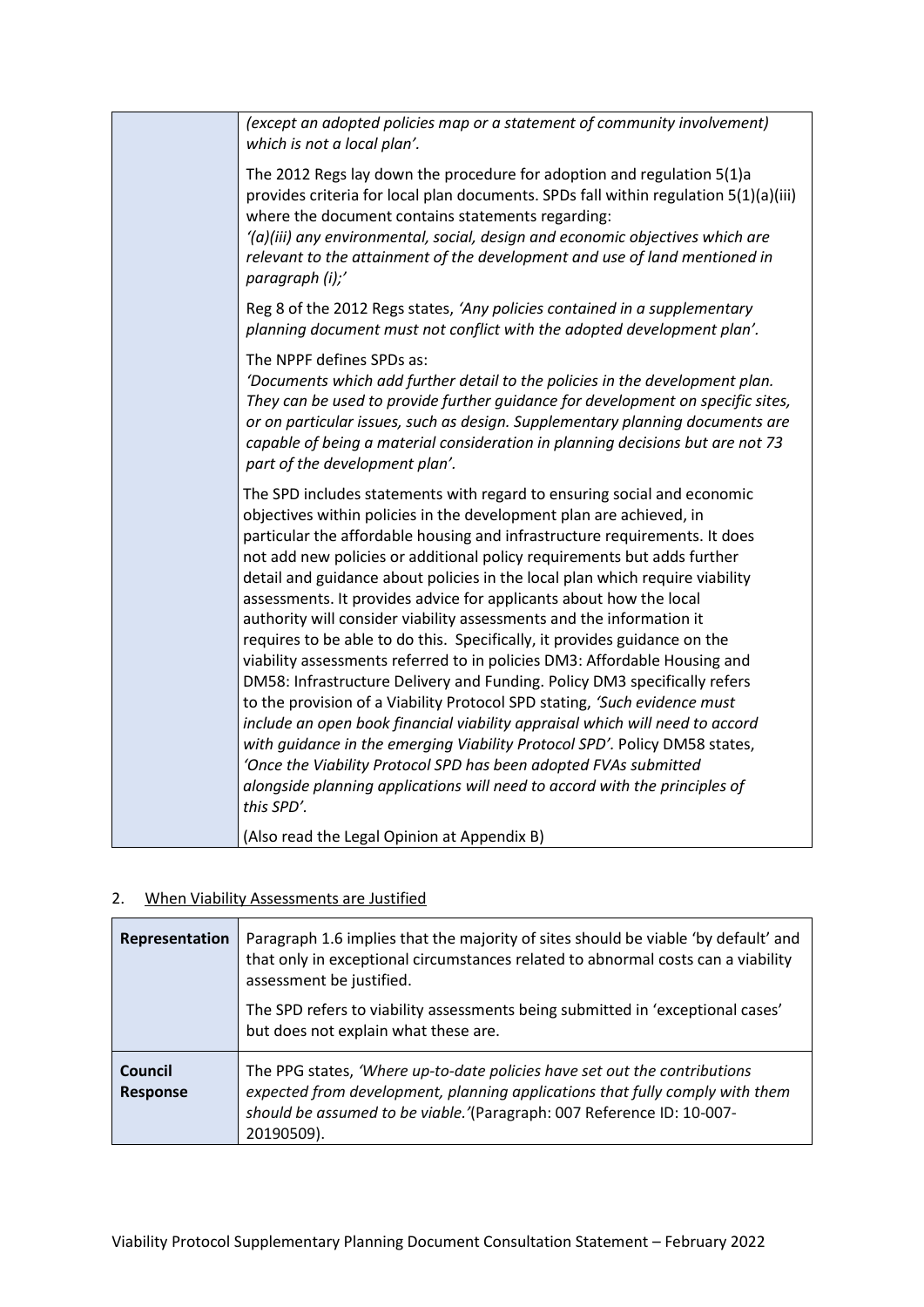|  | As the contributions are set out in an up-to-date Local Plan, they are<br>assumed to be viable. The phrasing in paragraph 1.6 is therefore in<br>accordance with the PPG. The paragraph has been amended to clarify that<br>that the reference to abnormal costs is an example of when a viability<br>assessment may be justified, rather than the only circumstance. A<br>footnote has also been added to draw attention to the section of the PPG |
|--|-----------------------------------------------------------------------------------------------------------------------------------------------------------------------------------------------------------------------------------------------------------------------------------------------------------------------------------------------------------------------------------------------------------------------------------------------------|
|  | which identifies potential exceptions.                                                                                                                                                                                                                                                                                                                                                                                                              |

#### 3. Independent Review

| Representation                    | Reviews should be carried out within 10-15 working days of instruction with no<br>unreasonable delays.                                                                                                                                                                                                                                                                                                                                                                                                                     |
|-----------------------------------|----------------------------------------------------------------------------------------------------------------------------------------------------------------------------------------------------------------------------------------------------------------------------------------------------------------------------------------------------------------------------------------------------------------------------------------------------------------------------------------------------------------------------|
| <b>Council</b><br><b>Response</b> | The commission with the consultant agrees that the independent viability<br>assessment will be provided within 12 working days of instruction. However,<br>this will depend upon the quality of the information and supporting evidence<br>submitted by the applicant. Where engineer and QS reviews are also required,<br>the assessment may take longer. The timing of the instruction will also depend<br>on the information and evidence submitted with the application and<br>negotiations with regard to the scheme. |

| Representation                    | Schemes should be reviewed by a RICS qualified viability consultant and build<br>costs should be appraised by an engineer or quantity surveyor.                                                                                                                                                                                                                                                                                                |
|-----------------------------------|------------------------------------------------------------------------------------------------------------------------------------------------------------------------------------------------------------------------------------------------------------------------------------------------------------------------------------------------------------------------------------------------------------------------------------------------|
| <b>Council</b><br><b>Response</b> | Appraisal by an engineer and/or quantity surveyor will not be required in every<br>case. The consultant engaged to carry out the independent viability<br>assessments has the expertise and experience to make a high-level judgement<br>on whether costs are reasonable and the impact they should have upon<br>benchmark land values and EUV+. An engineer or QS will be engaged to review<br>costs and associated evidence where necessary. |

| Representation             | It is commonplace for Council's to commissions independent reviews and for an<br>applicant to pay for this. There has however been no scope to agree costs in this<br>consultation.<br>An arrangement should be made to agree upon a consultant and fee taking<br>capacity into account.                                                                                                                                                                                                                                                                                                          |
|----------------------------|---------------------------------------------------------------------------------------------------------------------------------------------------------------------------------------------------------------------------------------------------------------------------------------------------------------------------------------------------------------------------------------------------------------------------------------------------------------------------------------------------------------------------------------------------------------------------------------------------|
| Council<br><b>Response</b> | The costs associated with the independent review were not available at the<br>Regulation 12 consultation. The Council has carried out a tender exercise and<br>has now commissioned a consultant to carry out the independent reviews. The<br>cost incurred for viability assessments are be published on the Council website<br>a link to which is included in Appendix B of the SPD. The tender process<br>included consideration of the fees proposed by the consultants. The fees<br>included reflect best value and the cost is reasonable and similar to those other<br>authorities charge. |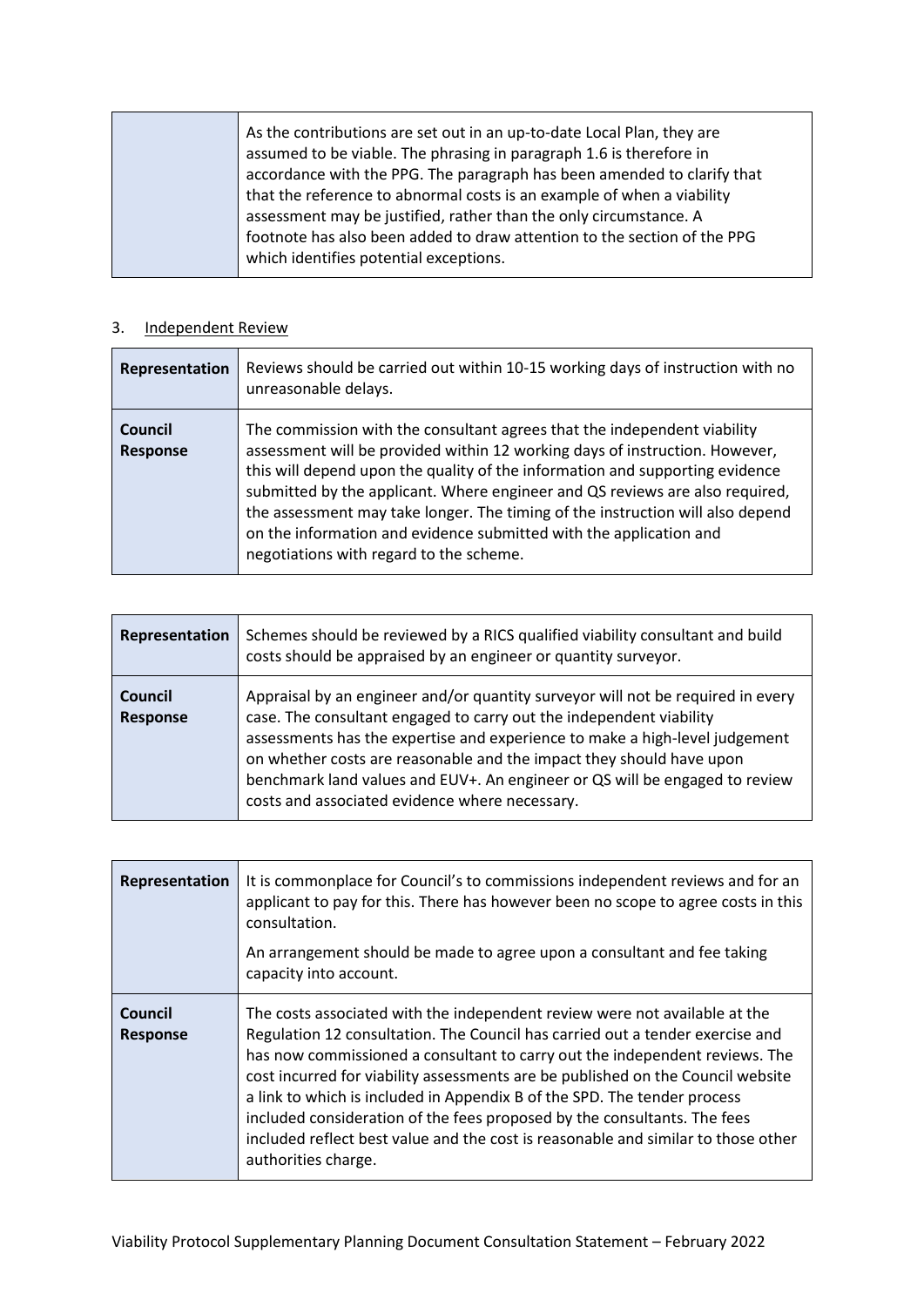| The Council has not engaged an engineer or quantity surveyor though the<br>tender process. Each assessment will therefore need to be procured on an               |
|-------------------------------------------------------------------------------------------------------------------------------------------------------------------|
| application basis.                                                                                                                                                |
| The Council has previously agreed independent assessments on a case-by-case<br>basis. It has found that this adds delay and an inconsistent approach. The         |
| engagement of a single consultant with agreed fees and timescale will create a<br>degree of certainty for developers and the Council with regard to the approach, |
| timescales and fees. This approach has been undertaken by other Council's and<br>has been found to be effective.                                                  |
|                                                                                                                                                                   |

| Representation             | As pre-application can take several months, agreeing the scope of the viability<br>assessment at this stage is not a viable option.                                                                                                                                                                                                                                                               |
|----------------------------|---------------------------------------------------------------------------------------------------------------------------------------------------------------------------------------------------------------------------------------------------------------------------------------------------------------------------------------------------------------------------------------------------|
| Council<br><b>Response</b> | Applicants are encouraged to undertake pre-application discussions, however,<br>there is no requirement for them to do so. Where an applicant carries out pre-<br>application discussions, the scope of the viability assessment information can be<br>determined at that stage if adequate information is available to do so. Where<br>they do not it will be determined during the application. |

#### 4. Transparency

| Representation             | It is unreasonable to require that agent's fees are not increased where<br>they are successful in reducing planning contributions and affordable<br>housing provision. A viability assessment would always seek to reduce<br>such contributions.                                                                                                                                                                                                                                                                                                                           |
|----------------------------|----------------------------------------------------------------------------------------------------------------------------------------------------------------------------------------------------------------------------------------------------------------------------------------------------------------------------------------------------------------------------------------------------------------------------------------------------------------------------------------------------------------------------------------------------------------------------|
| Council<br><b>Response</b> | It is agreed that the point of a viability assessment is to reduce planning<br>contributions and affordable housing provision for viability reasons. This<br>does not necessitate and increased reward for an agent where<br>contributions are reduced. The costs associated with the production of a<br>viability assessment will not differ depending upon the outcome. It is<br>therefore reasonable to ensure that agents are not put under pressure to<br>reduce contributions where this may not be justified.<br>The approach is similar to that of other Councils. |

#### 5. Restriction of inputs to accord with the Council's own expectations

| Representation                    | The restriction of inputs differ from the existing evidence base (the Local Plan<br>Viability Assessment 2019) and there is a lack of evidence to support the inputs.                                                                  |
|-----------------------------------|----------------------------------------------------------------------------------------------------------------------------------------------------------------------------------------------------------------------------------------|
| <b>Council</b><br><b>Response</b> | The assumptions have been omitted from the SPD, apart from reference the<br>affordable housing discount.                                                                                                                               |
|                                   | The affordable housing discount has been informed by recent feedback from<br>Registered Providers. While the percentages for each tenure may differ from<br>the Local Plan Viability Assessment (2019), the overall blended percentage |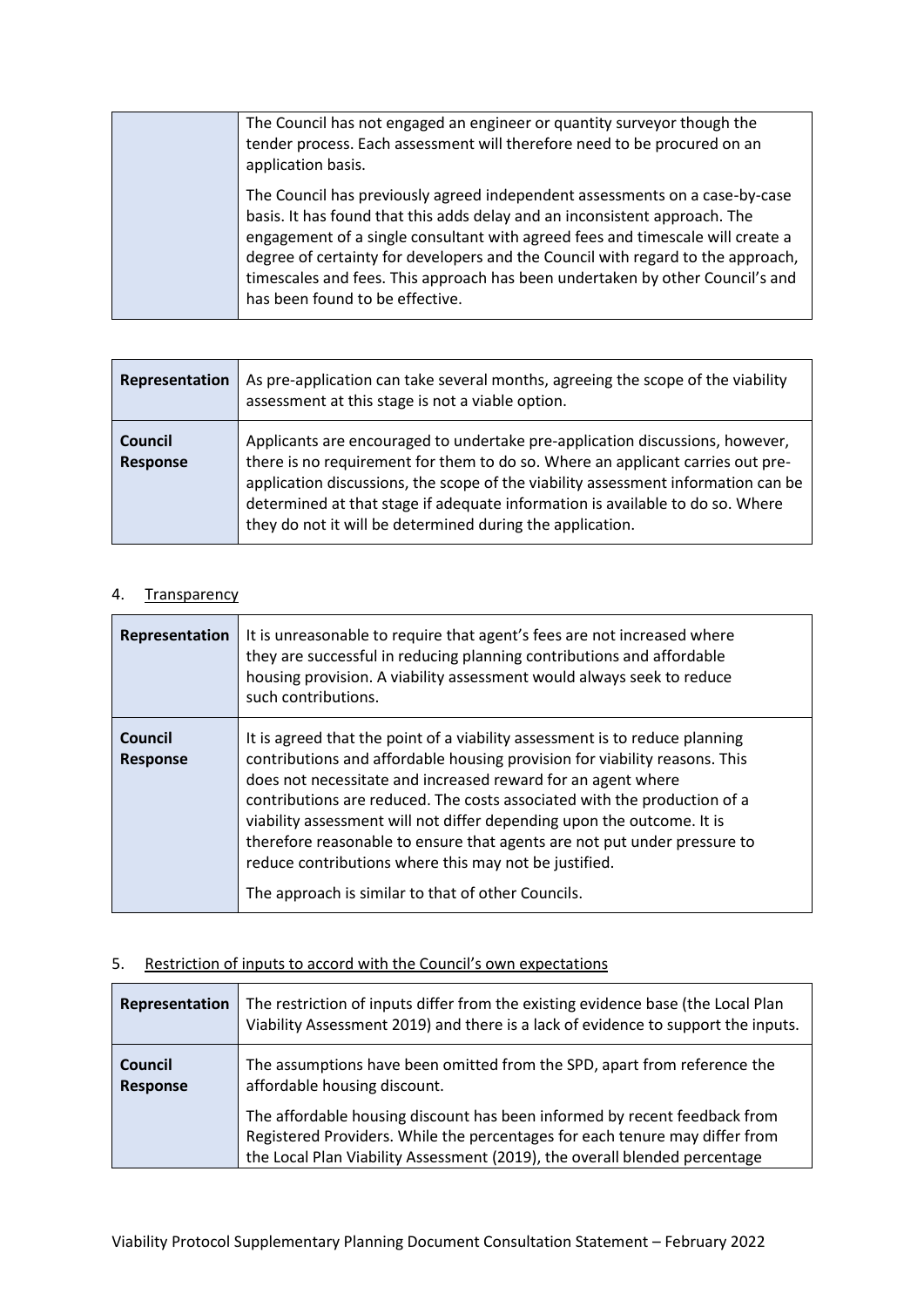| discount remains the same. The SPD does however refer to alternative |
|----------------------------------------------------------------------|
| discounts where evidence is supplied to support this.                |

# 6. Land Value

| Representation                    | The SPD includes contradictions with regard to the use of market value.<br>Clarification is required to support cross checking of appropriately adjusted<br>market value against benchmark land vale.<br>Paragraph 2.25 (now 3.10) states that a market-based approach to value is not<br>an acceptable, however, policy compliant market transactions should analysed<br>as part of the BLV approach and consistent with the PPG. Market evidence is an<br>important component in establishing minimum premiums. |
|-----------------------------------|-------------------------------------------------------------------------------------------------------------------------------------------------------------------------------------------------------------------------------------------------------------------------------------------------------------------------------------------------------------------------------------------------------------------------------------------------------------------------------------------------------------------|
| <b>Council</b><br><b>Response</b> | The SPD has been amended to provide clarification with regard to cross<br>checking between appropriately adjusted market values and benchmark land<br>value.                                                                                                                                                                                                                                                                                                                                                      |
|                                   | A purely market-based approach to land valuation is not acceptable and the<br>comment made at paragraph 3.10 (formally 2.25) is in line with the PPG and<br>RICS guidance. Clarification has been added to paragraphs 3.8 and 3.9 to<br>highlight this and that market evidence, where adjusted to reflect policy<br>requirements can be used as a cross check when determining land value.                                                                                                                       |
|                                   | The EUV+ and BLV approach accords with the PPG and RICS guidance.                                                                                                                                                                                                                                                                                                                                                                                                                                                 |

| Representation                    | The SPD misrepresents the guidance and implies that landowners would receive<br>what is left once policy requirements have been met. It fails to recognise the<br>incentive required for landowners to release land for development. The SPD<br>implies that the BLV and landowner premiums could be reduced so that the<br>residual land value is based on a default position of policy compliance. This may<br>reduce the landowner premium to such a level that it reduces land value below<br>the minimum required to incentives a land sale. The approach does not follow<br>the requirements of the PPG.<br>True BLDs in the Lancaster area are likely to significantly exceed the figures<br>generated by the EUV+ approach. Land values are increasing locally through the<br>lack of suitable allocated sites to meet demand. |
|-----------------------------------|----------------------------------------------------------------------------------------------------------------------------------------------------------------------------------------------------------------------------------------------------------------------------------------------------------------------------------------------------------------------------------------------------------------------------------------------------------------------------------------------------------------------------------------------------------------------------------------------------------------------------------------------------------------------------------------------------------------------------------------------------------------------------------------------------------------------------------------|
| <b>Council</b><br><b>Response</b> | The PPG, RICs guidance and recent appeals are clear that the premium should<br>reflect the minimum required to incentivise a landowner and that 'policy<br>commitments are central to establishing a reasonable price <sup>1</sup> . The PPG states,<br>'The premium should provide a reasonable incentive for a landowner to bring<br>forward land for development while allowing a sufficient contribution to fully<br>comply with policy requirements.' (Paragraph: 016 Reference ID: 10-016-<br>20190509). The Inspector in the Trafford appeal acknowledged that in the past<br>benchmark land value and premiums have been inflated by non-policy<br>compliant developments and that when using these, they should be adjusted to                                                                                                |

<sup>1</sup> Appeal Ref: APP/Q4245/W/19/3243720 Land at Warburton Road, Trafford, para 115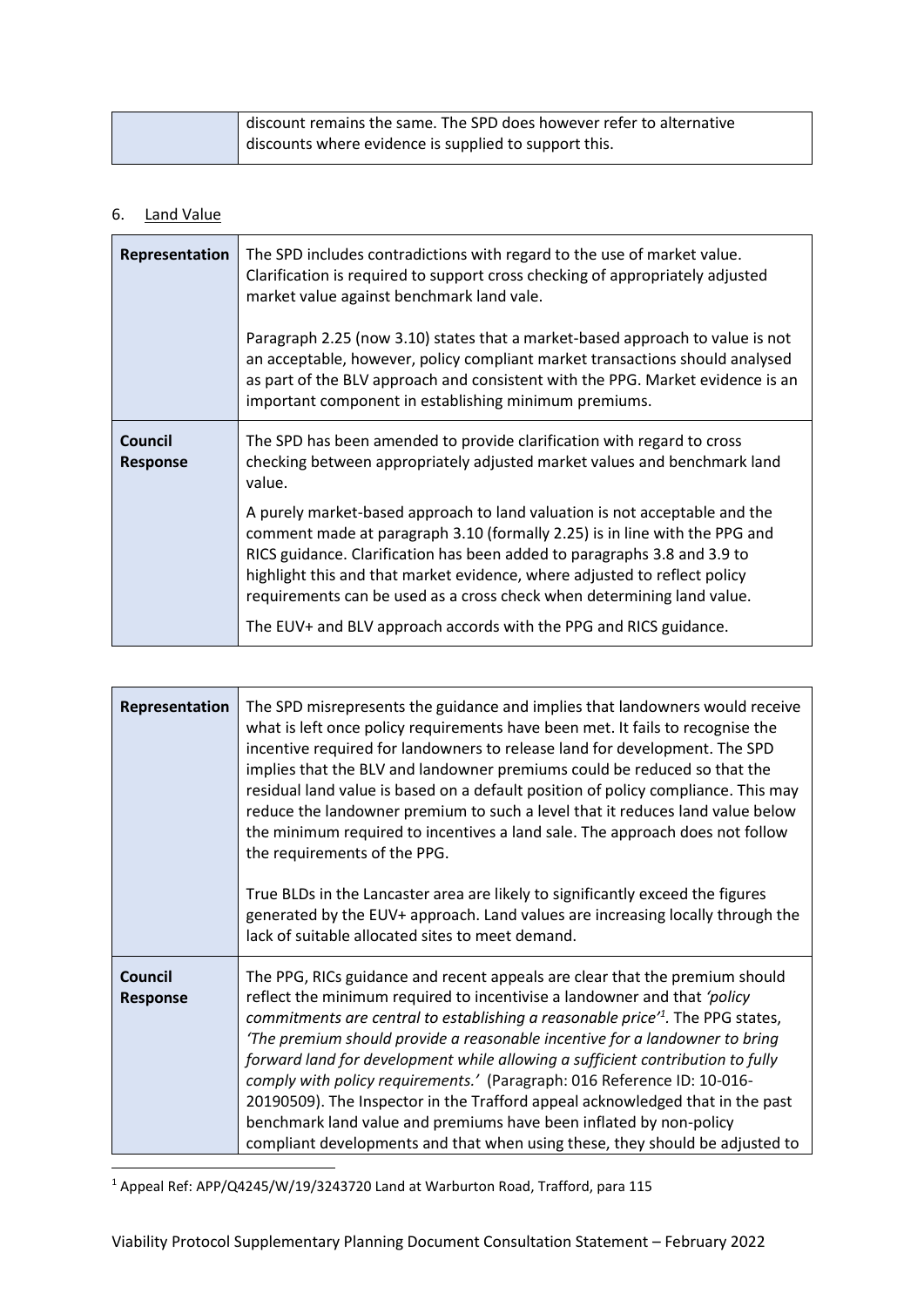| reflect a policy complaint scheme and costs. 'A landowner should not expect to<br>receive the same price for a site where the development costs are high to one<br>where they are much lower'.                                                                                                                                                                                                                                                                                                                                                                                                                                                                                                                                                                                                                                                                                                      |
|-----------------------------------------------------------------------------------------------------------------------------------------------------------------------------------------------------------------------------------------------------------------------------------------------------------------------------------------------------------------------------------------------------------------------------------------------------------------------------------------------------------------------------------------------------------------------------------------------------------------------------------------------------------------------------------------------------------------------------------------------------------------------------------------------------------------------------------------------------------------------------------------------------|
| Deducting abnormal and policy costs should be the starting point when<br>determining a policy complaint scheme. It is acknowledged that in some cases,<br>policy requirements and site-specific costs could result in a negative value or a<br>value which would be insufficient to incentivise release of land for<br>development. In these cases, the costs cannot be fully deducted from the land<br>value. Paragraphs 3.6 and 3.8 (formally 2.21 and 2.23) has been amended to<br>better reflect the PPG and now refer to the minimum incentive for landowners<br>to bring forward land and provide a policy compliant scheme. It is however<br>important that the SPD emphasises the need to reflect costs and policy<br>requirements when determining benchmark land value and the premium to<br>ensure that previous open market values do not continue to undermine policy<br>requirements. |

| Representation             | A 10-15% multiplier for land value is not regarded as sufficient incentivisation<br>for landowners. |
|----------------------------|-----------------------------------------------------------------------------------------------------|
| <b>Council</b><br>Response | Reference to a specific multiplier for the premium or 'plus' has been removed.                      |

| Representation             | The LPVA suggest a minimum BLV across Lancaster.                                                                                                                                                                                                                                                                                                                                                                                                                                                                                                                                                                                                                                                                                                                                                                  |
|----------------------------|-------------------------------------------------------------------------------------------------------------------------------------------------------------------------------------------------------------------------------------------------------------------------------------------------------------------------------------------------------------------------------------------------------------------------------------------------------------------------------------------------------------------------------------------------------------------------------------------------------------------------------------------------------------------------------------------------------------------------------------------------------------------------------------------------------------------|
|                            | The land purchase price may have been agreed based upon the land value<br>within the Local Plan Viability Assessment. Using BLV rather than the price paid<br>for land on an allocated site would conflict with the LPVA and scheme viability.                                                                                                                                                                                                                                                                                                                                                                                                                                                                                                                                                                    |
| <b>Council</b><br>Response | The PPG and RICS guidance are clear that an EUV+ approach should be used for<br>site specific viability assessments and that this should take into account all costs<br>including those required by policy and abnormal costs.                                                                                                                                                                                                                                                                                                                                                                                                                                                                                                                                                                                    |
|                            | The Local Plan Viability Assessment (2019) was produced prior to the 2019<br>NPPF, the PPG and the most recent RICS guidance. The land values used only<br>reflect basic costs, they do not reflect specific infrastructure contributions<br>required by policies in the Local Plan or evolving national policy requirements<br>such as biodiversity net gain or abnormal costs and are based on a range of<br>typologies in accordance with guidance.                                                                                                                                                                                                                                                                                                                                                            |
|                            | The LPVA also states at paragraph 4.20, 'the approach advocated in the Harmon<br>Report risks ignoring the workings of the property market, where almost all<br>willing landowners are driven by achieving the best return for land sales.<br>Judgements on the potential return will in the vast majority of cases be based<br>upon market evidence of what has been achieved in other recent sales'. This<br>approach is not consistent with the most recent PPG and RICS guidance. It<br>should also be noted that the LPVA does not suggest a minimum land value but<br>uses a land value which, in the majority of cases, based on costs and values<br>available at the time, and without abnormal costs, produces a viable<br>development in the majority of typologies assessed. The LPVA does not set out |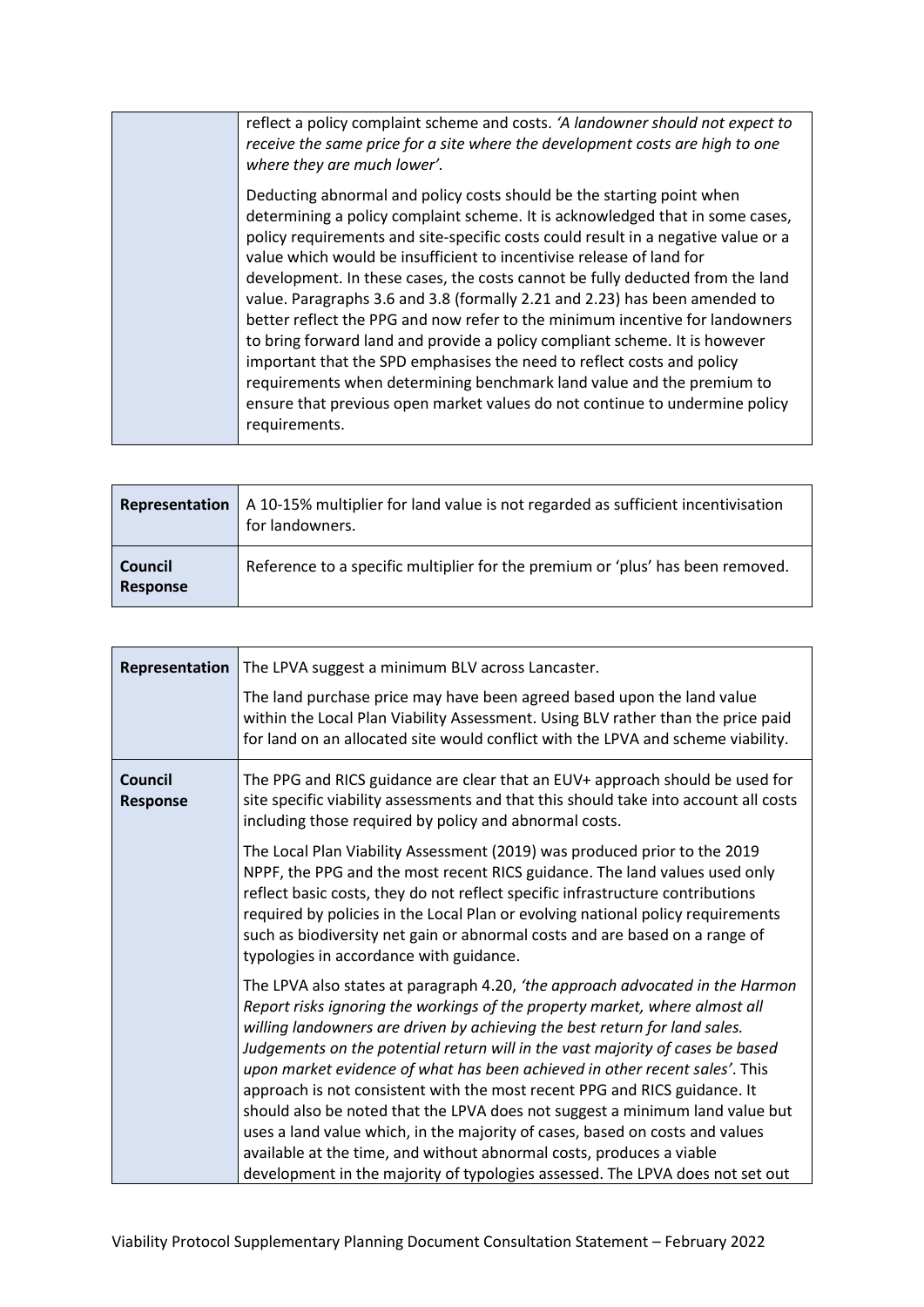| minimum values or assumptions which must be used for all site-specific viability<br>assessments.                                                                                                                                                                                                                                       |
|----------------------------------------------------------------------------------------------------------------------------------------------------------------------------------------------------------------------------------------------------------------------------------------------------------------------------------------|
| The PPG states, 'The price paid for land is not relevant justification for failing to<br>accord with relevant policies in the plan'. (Paragrpah:002 Reference ID: 10-002-<br>20190509). The RICS Guidance states, 'This means that the actual price paid for<br>a site cannot be used to reduce developer contributions'. <sup>2</sup> |

| Representation      | The SPD does not include reference to overage clauses which will affect the<br>price to be paid for land.                                                                                   |
|---------------------|---------------------------------------------------------------------------------------------------------------------------------------------------------------------------------------------|
| Council<br>Response | Any overage clause should take into account the purchase price the buyer is<br>willing to pay for the land based upon the costs and policy requirements<br>associated with the development. |

# 7. **Impact on Deliverability**

| Representation                    | The SPD will adversely impact the delivery of housing in Lancaster.                                                                                                                                                                                                                                                                                                                                                                                                               |
|-----------------------------------|-----------------------------------------------------------------------------------------------------------------------------------------------------------------------------------------------------------------------------------------------------------------------------------------------------------------------------------------------------------------------------------------------------------------------------------------------------------------------------------|
| <b>Council</b><br><b>Response</b> | Viability assessments and supporting evidence are already required where<br>affordable housing and contributions are proposed to be reduced. Additional<br>information and evidence frequently need to be requested causing delays in the<br>processing of viability assessments. The Council already requires applicants to<br>confirm that they will pay for the independent assessment prior to<br>commissioning the assessment.                                               |
|                                   | The SPD provides guidance upon the information and processes associated with<br>viability assessments. It will not increase the amount of evidence or information<br>required. The SPD therefore will therefore provide applicants with an upfront<br>and clear approach. The SPD should therefore support applicants to provide the<br>necessary information and limit delays during the application.<br>The requirements in the SPD will therefore not affect housing delivery. |

#### 8. Build Costs

| Representation             | No evidence has been provided to justify a requirement for the use of the<br>Lower Quartile build costs.                                                                                                                                                                                                                                                                                                                                                                                                                         |
|----------------------------|----------------------------------------------------------------------------------------------------------------------------------------------------------------------------------------------------------------------------------------------------------------------------------------------------------------------------------------------------------------------------------------------------------------------------------------------------------------------------------------------------------------------------------|
| Council<br><b>Response</b> | BCIS data is derived from samples provided by the development industry.<br>However, between 2015 and 2020, nearly 70% of schemes which<br>contributed comprised 20 houses or less and less than 10% comprised of<br>50 dwellings or more. It is understood that volume house builders do not<br>contribute to the database. The data on which BCIS is based therefore<br>does not tend to reflect the economies of scale derived by larger house<br>builders. Use of the Lower Quartile build costs are therefore justified as a |

<sup>&</sup>lt;sup>2</sup> Assessing viability in planning under the National Planning Policy Framework 2019 for England 1<sup>st</sup> edition, March 2021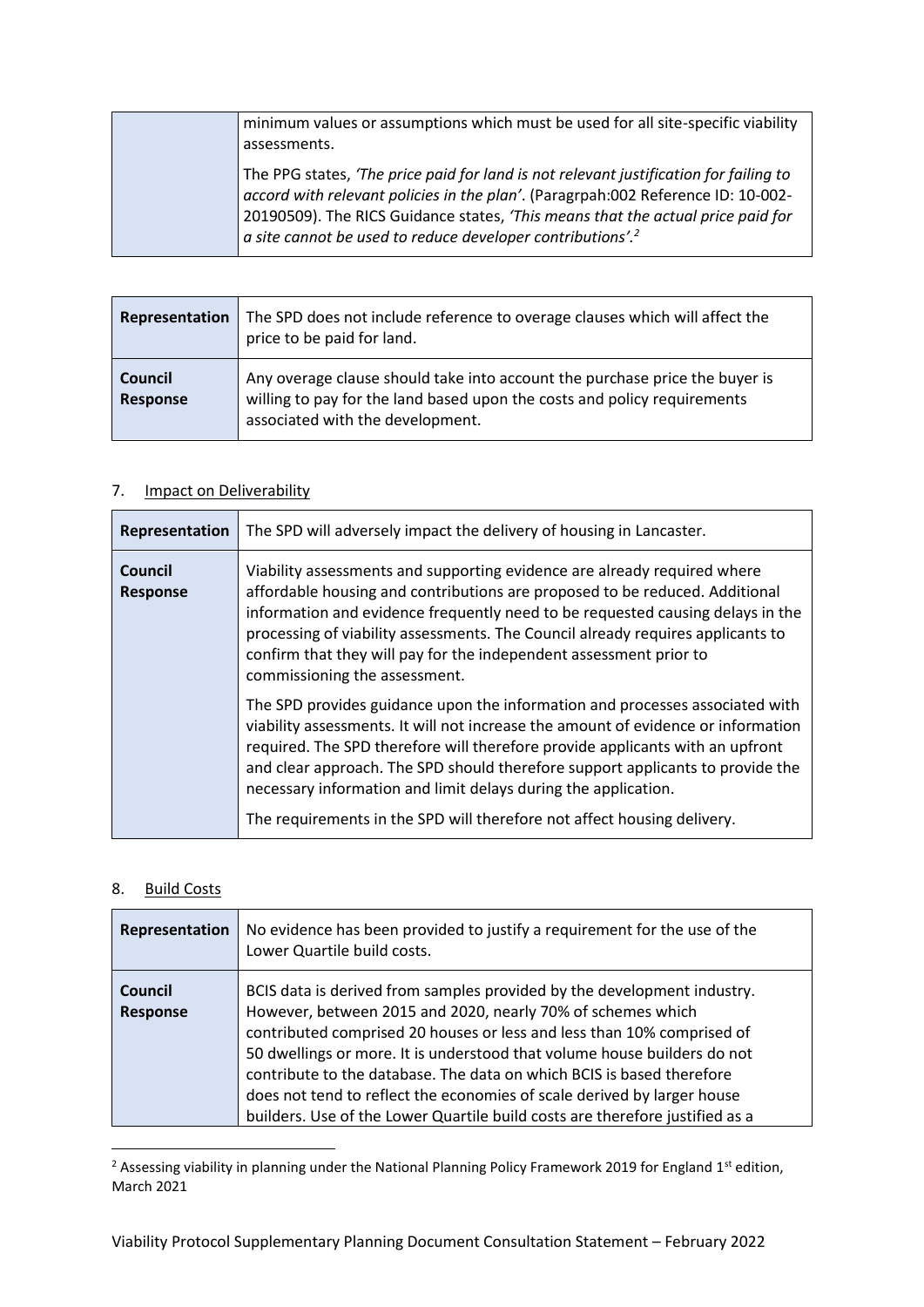| base point. It is acknowledged that the use of the Lower Quartile will not |
|----------------------------------------------------------------------------|
| be appropriate in all cases and this requirement has been removed from     |
| the SPD, however justification for the BCIS used by a developer will be    |
| required.                                                                  |
|                                                                            |

| Representation             | Provision of evidence to use higher costs would be overly onerous. Costs for<br>small house builders and those in high value areas will be higher due to<br>specifications.                                                                                                                                                                                                                                                                                                                                                                                                                                                                                                                                                                                                                                                                                                                                                                                                                                                                                                                                                                                                                                                                                                                     |
|----------------------------|-------------------------------------------------------------------------------------------------------------------------------------------------------------------------------------------------------------------------------------------------------------------------------------------------------------------------------------------------------------------------------------------------------------------------------------------------------------------------------------------------------------------------------------------------------------------------------------------------------------------------------------------------------------------------------------------------------------------------------------------------------------------------------------------------------------------------------------------------------------------------------------------------------------------------------------------------------------------------------------------------------------------------------------------------------------------------------------------------------------------------------------------------------------------------------------------------------------------------------------------------------------------------------------------------|
| Council<br><b>Response</b> | The RICS guidance (para 4.2.15) provides a list of evidence required to<br>support assumptions. These include, 'expected build cost (a full quantity<br>surveyor's cost report showing how costs have been estimated should be<br>made available for site-specific information)'. This should be the starting<br>point for the submission of evidence. It is not unreasonable to require<br>developers to provide evidence to support the costs used in their viability<br>assessments.<br>The SPD provides greater flexibility than the RICS guidance and<br>acknowledges that in some circumstances, a Quantity Surveyors Cost<br>Report may not be available. It is only in these circumstances, where costs<br>are not evidenced by a developer, that the SPD advocates the use of the<br>Lower Quartile BCIS. The SPD also provides for cases, where a developer<br>may wish to use a higher BCIS figure. The use of such costs cannot be<br>accepted without evidence to support them and in line with the RICS<br>guidance. It may be that there are specific parts of a development, such as<br>the use of natural stone or bespoke design features to reflect a sensitive<br>location which will increase costs. In these cases, the cost evidence can be<br>contained to those areas. |

| Representation             | A third-party Quantity Surveyor Cost Report is not always necessary, many<br>developers have in house expertise and the requirements goes beyond<br>the PPG and NPPF.                                                                                                                                                                                                                                                     |
|----------------------------|---------------------------------------------------------------------------------------------------------------------------------------------------------------------------------------------------------------------------------------------------------------------------------------------------------------------------------------------------------------------------------------------------------------------------|
| Council<br><b>Response</b> | Paragraph 4.2.15 of the RICS guidance outlines the evidence which should be<br>used to support assumptions. This includes a full quantity surveyors cost report<br>for site specific information. It is however acknowledged that developers may<br>have inhouse expertise. Paragraph 3.16 (formally 2.31) has been amended to<br>refer to provision of a costs report in a QS format rather than necessarily by a<br>QS. |

| Representation | The SPD makes no reference to the increased costs associated which will arise<br>from the changes to the Building Regulations. |
|----------------|--------------------------------------------------------------------------------------------------------------------------------|
| Council        | The costs associated with the changes in the Building Regulations will be                                                      |
| Response       | included within a quantity surveyors cost report or similar. If a developer                                                    |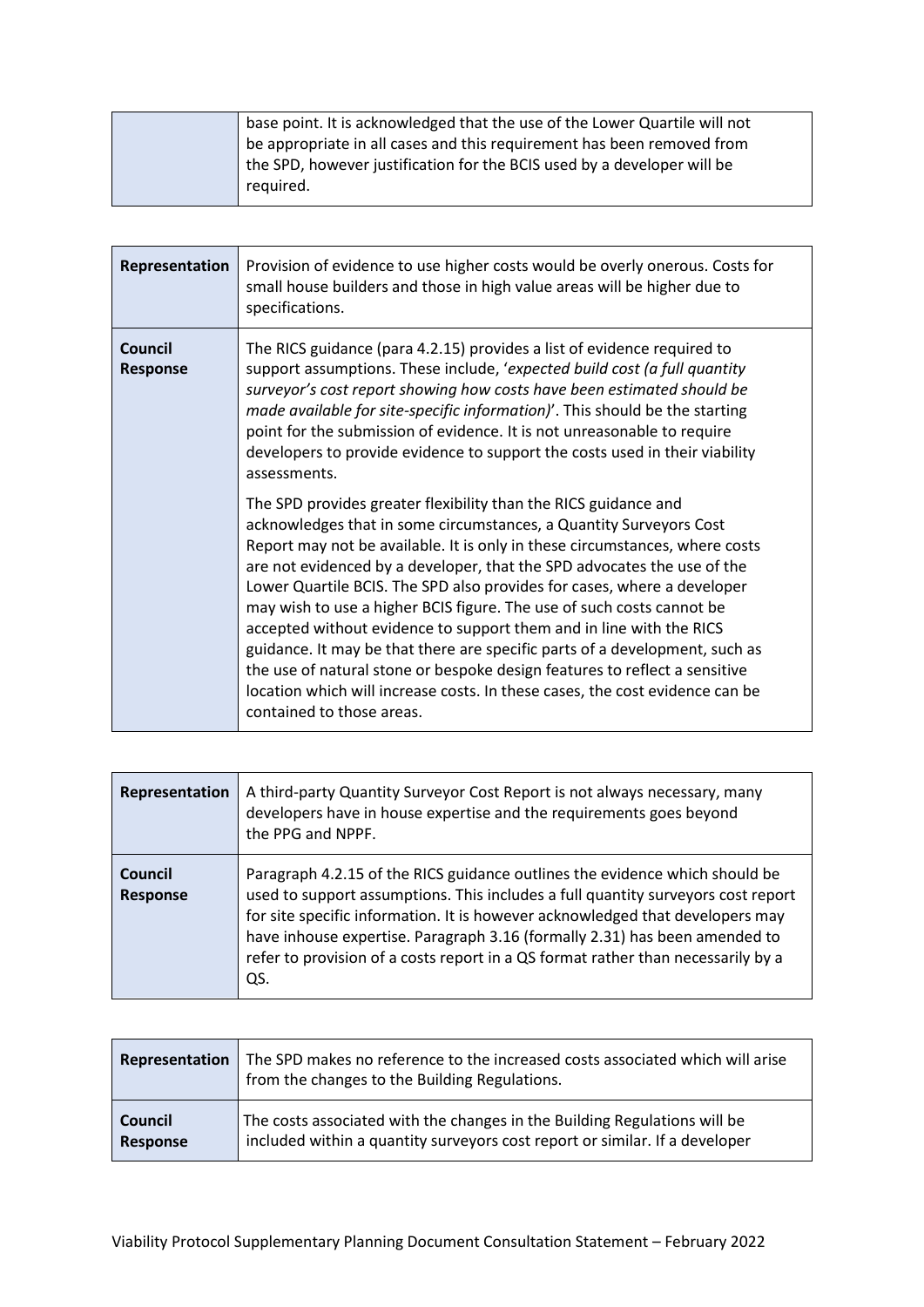| seeks to use BCIS, any additional costs can be quantified within the |
|----------------------------------------------------------------------|
| submission.                                                          |

|                     | <b>Representation</b>   There is no reference to plot connection costs. |
|---------------------|-------------------------------------------------------------------------|
| Council<br>Response | Plot connections should be included as an external cost.                |

| Representation                    | Paragraph 2.32 fails to recognise that abnormal costs can include aspects other<br>than those associated with brownfield land and contamination, it must be<br>recognised that greenfield sites also incur abnormal costs. |
|-----------------------------------|----------------------------------------------------------------------------------------------------------------------------------------------------------------------------------------------------------------------------|
| <b>Council</b><br><b>Response</b> | The list of abnormal costs at paragraph 3.17 (formally 2.32) is simply a list<br>of examples. The list has been expanded and reference to the list not<br>being exhaustive has been added.                                 |

| Representation             | Build costs should include a contingency allowance.                                                                                                                                                                                                            |
|----------------------------|----------------------------------------------------------------------------------------------------------------------------------------------------------------------------------------------------------------------------------------------------------------|
| <b>Council</b><br>Response | The inputs referred to at section 3 outline some of the basic<br>requirements, providing additional guidance. Further detail including<br>reference to contingency on build costs is included with the example<br>Viability Assessment Template at Appendix C. |

# 9. Other Costs

| Representation             | Allowances are also required for professional fees, disposal costs and<br>finance.                                                                                                                                 |
|----------------------------|--------------------------------------------------------------------------------------------------------------------------------------------------------------------------------------------------------------------|
| <b>Council</b><br>Response | The detail within Section 3 is not exhaustive. Allowances for professional<br>fees, disposal costs and finance costs are included at Section 5 and within<br>the example Viability Assessment Table at Appendix C. |

| Representation      | The SPD does not take into account additional costs associated due to the<br>delays in processing pre-application requests and planning applications.<br>Delays have recently coincided with significant increases in build costs<br>which are ignored by the SPD.                                                                                                                                                                                       |
|---------------------|----------------------------------------------------------------------------------------------------------------------------------------------------------------------------------------------------------------------------------------------------------------------------------------------------------------------------------------------------------------------------------------------------------------------------------------------------------|
| Council<br>Response | Viability assessments include an allowance for contingency to address<br>changes in costs and delays. The independent viability assessments is not<br>usually commissioned at the time of submission but once a design and<br>layout have reached a point where they are likely to proceed to a decision<br>and once infrastructure requirements and contributions have been<br>established. If the assumptions in the viability assessment have altered |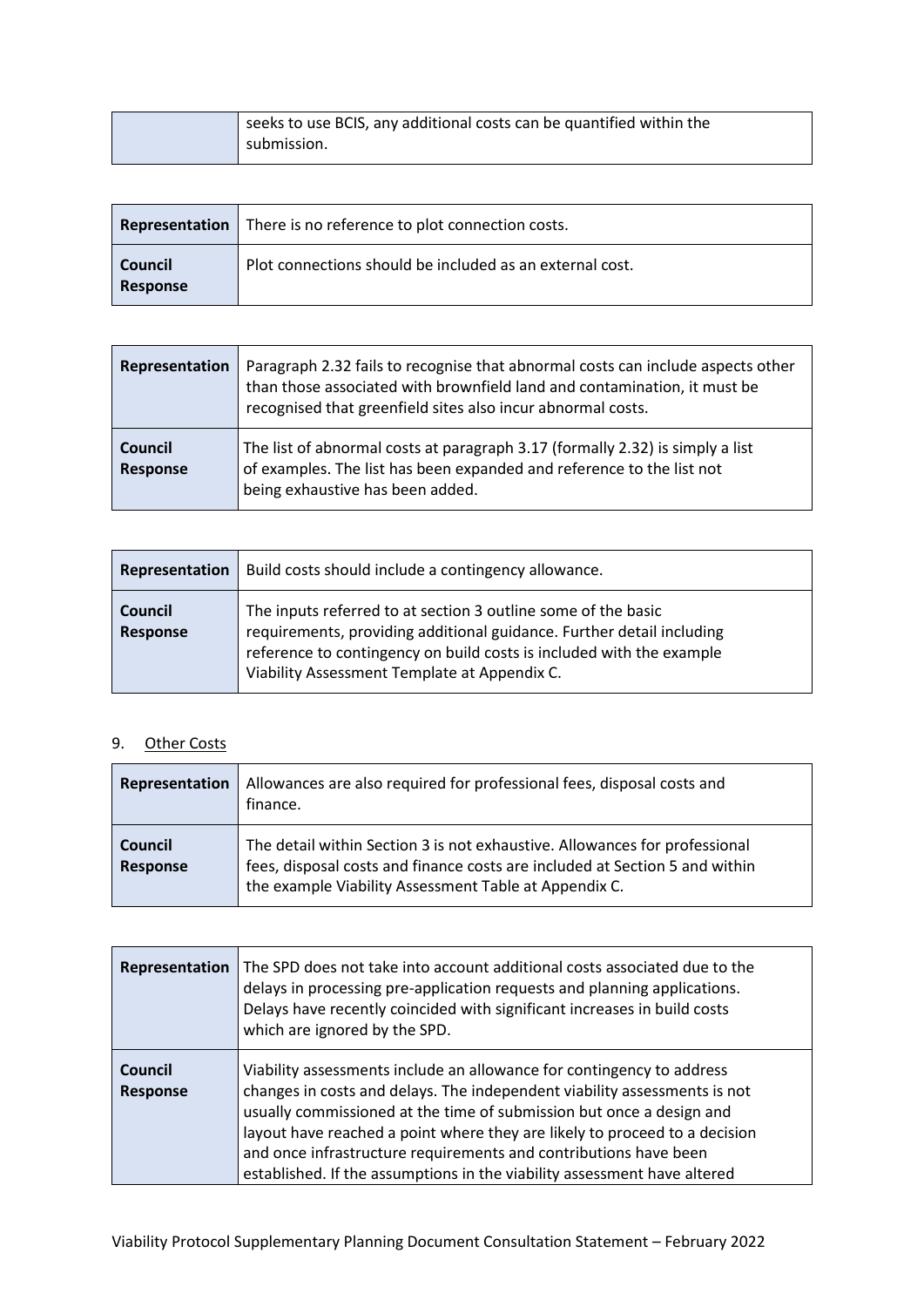| since submission, the applicant will have the opportunity to update these |
|---------------------------------------------------------------------------|
| If necessary prior to the independent assessment being commissioned.      |

# 10. Affordable Housing Discounts

|                 | <b>Representation</b> It is not feasible to provide a transfer agreement with the application.<br>Transfer agreements are usually not reached at such an early stage. A<br>more appropriate requirements would be for evidence of an informal offer<br>or indicative values from RPs. |
|-----------------|---------------------------------------------------------------------------------------------------------------------------------------------------------------------------------------------------------------------------------------------------------------------------------------|
| <b>Council</b>  | The requirement for a transfer agreement has been expanded to include                                                                                                                                                                                                                 |
| <b>Response</b> | informal offers from Registered Providers.                                                                                                                                                                                                                                            |

| Representation | It is not clear whether the affordable values are given as a percentage of<br>open market value. |
|----------------|--------------------------------------------------------------------------------------------------|
| Council        | Paragraph 3.20 (formally 2.34) has been amended to clarify that the                              |
| Response       | affordable housing values given are as a percentage of open market value.                        |

| Representation                    | Indicative ranges, 40-50% for affordable rented and 60-70% for shared<br>ownership should be used.                                                                                                                                                                                                                                                                                                                    |
|-----------------------------------|-----------------------------------------------------------------------------------------------------------------------------------------------------------------------------------------------------------------------------------------------------------------------------------------------------------------------------------------------------------------------------------------------------------------------|
| <b>Council</b><br><b>Response</b> | Whilst the specific discounts differ from the LPVA, the overall blended<br>discount remains the same. The discounts used also reflect the responses<br>from Registered Providers. The SPD does however acknowledge that<br>these values may not be achieved in every case. In such cases, evidence<br>will be required to ensure that a developer does not propose a lower<br>figure and later sell at a higher rate. |

## 11. Climate Emergency Review of the Local Plan

| Representation             | No reference is made to the Climate Emergency Review of the Local Plan<br>and the additional costs that may be generated by requirements for<br>higher standards.                                                                |
|----------------------------|----------------------------------------------------------------------------------------------------------------------------------------------------------------------------------------------------------------------------------|
| Council<br><b>Response</b> | Reference to planning policy costs, including carbon reduction costs has<br>been added into Section 3, the table of requirements at paragraph 5.1 of<br>the SPD and within the example Viability Assessment Table at Appendix C. |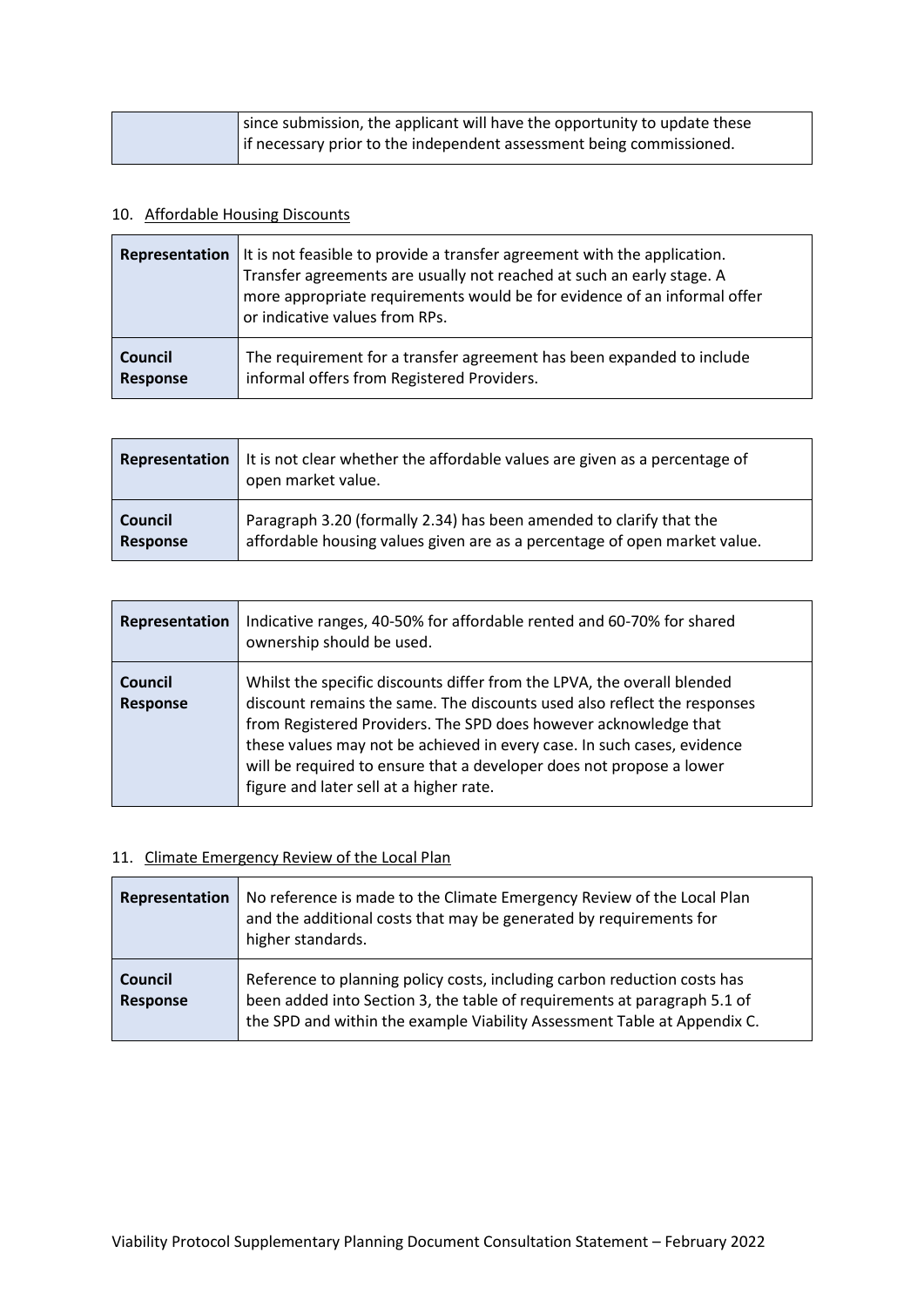#### 12. Negotiations to Improve Viability

| Representation             | Paragraph 2.5 assumes viability can be improved but provides no guidance on<br>how this can be achieved.                                                                                               |
|----------------------------|--------------------------------------------------------------------------------------------------------------------------------------------------------------------------------------------------------|
| Council<br><b>Response</b> | Guidance has been added to paragraph 2.5 to explain how the viability on sites<br>may be improved. The circumstances described may not be applicable in all<br>cases but such options may be explored. |

# 13. Phased Approach to Viability Assessments

| Representation | A phased approach adds uncertainty for developers. If such an approach is<br>included, it should be ensured that it is not an upward review only. |
|----------------|---------------------------------------------------------------------------------------------------------------------------------------------------|
| Council        | A phased approach is likely to be used for large scaled phased                                                                                    |
| Response       | developments. These will be determined on an application basis.                                                                                   |

# 14. Information Requirements

| Representation | The information required should not represent an exhaustive list. |
|----------------|-------------------------------------------------------------------|
| Council        | The information requirements highlighted within the SPD provide   |
| Response       | examples only they are not exhaustive.                            |

| Representation             | It is inappropriate to require information such as details of company<br>overheads, financier's offer letter, board report and auditor land values.<br>This information goes beyond the provision of industry benchmarks<br>referred to in the RICs guidance.<br>Neither national or local polies or guidance require the submission of<br>confidential information.                                                   |
|----------------------------|------------------------------------------------------------------------------------------------------------------------------------------------------------------------------------------------------------------------------------------------------------------------------------------------------------------------------------------------------------------------------------------------------------------------|
| Council<br><b>Response</b> | The additional information which may be requested to support a viability<br>assessment included within paragraph 5.3, would not be required as a<br>matter of course. It is anticipated that such information would usually<br>only be requested where there was a significant divergence between the<br>figures proposed by the applicant and evidence of costs available to the<br>Council's independent consultant. |
|                            | The submission of such information may help support the assumptions<br>submitted by an applicant where these differ from the evidence used by<br>the independent consultant in assessment of viability. Any confidential<br>information would not be required to be provided on an open book basis.                                                                                                                    |
|                            | (Please also read the Legal Opinion at Appendix B)                                                                                                                                                                                                                                                                                                                                                                     |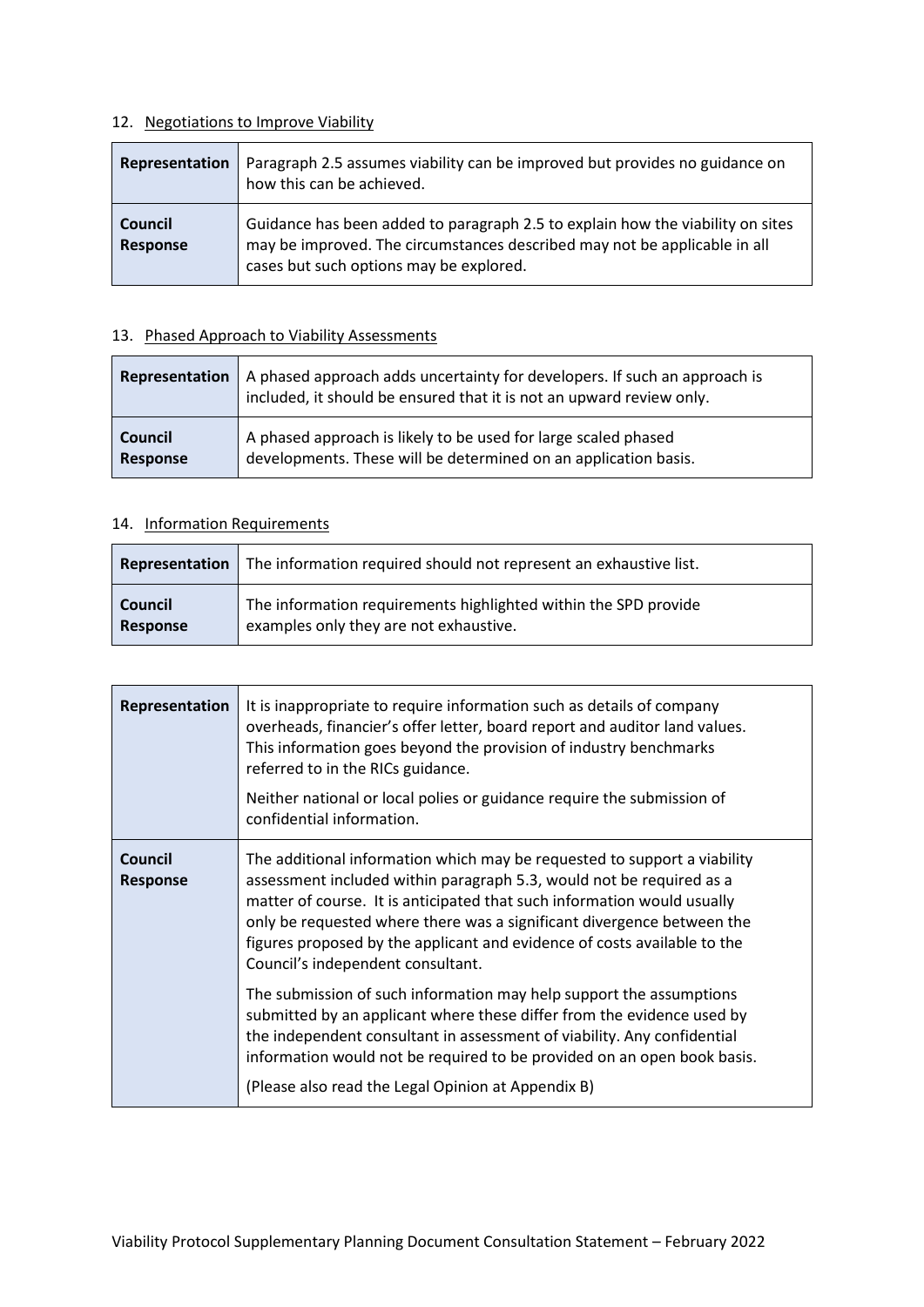|                 | <b>Representation</b> The SPD should confirm that commercially sensitive information will not<br>be published. |
|-----------------|----------------------------------------------------------------------------------------------------------------|
| Council         | Paragraph 5.3 confirms that commercially sensitive information will not be                                     |
| <b>Response</b> | published.                                                                                                     |

| Representation                    | Paragraph 2.11 states that the information provided should reflect the<br>information used by the applicant whether to proceed with the development.<br>This conflicts with the approach to land value advocated within the SPD.                                                                                                                                                                                                                                                                                                      |
|-----------------------------------|---------------------------------------------------------------------------------------------------------------------------------------------------------------------------------------------------------------------------------------------------------------------------------------------------------------------------------------------------------------------------------------------------------------------------------------------------------------------------------------------------------------------------------------|
| <b>Council</b><br><b>Response</b> | It is important that the information submitted is consistent with the information<br>used by the applicant whether to proceed. It is reasonable for example that<br>where BCIS are used, the range is consistent with actual costs and the costs<br>used by a developer to determine whether to go ahead with a development.<br>Reference to this consistency has been added at section 3.0. The SPD has been<br>amended to refer to information supplied being consistent with that used to<br>make decisions.                       |
|                                   | When agreeing the purchase price for land applicants should ensure that all<br>costs are taken into account. Where they have failed to take these costs into<br>account, land values will need to be renegotiated to ensure that they are<br>consistent with the land value approach in the NPPF and PPG. This will ensure<br>land value information can be consistent with agreements. Both the agreed<br>value and the EUV+ should be provided as part of the information submitted.<br>(Also read the Legal Opinion at Appendix B) |

## 15. Template Format

| Representation             | The template is not a recognised industry template and has not been tested.                                                                                                                                                                                                                                       |
|----------------------------|-------------------------------------------------------------------------------------------------------------------------------------------------------------------------------------------------------------------------------------------------------------------------------------------------------------------|
| Council<br><b>Response</b> | The SPD has been amended to clarify that the table at Appendix C provides a<br>preferred rather than required template.                                                                                                                                                                                           |
|                            | The template is an example only and includes the information that the Council<br>requires as a minimum to assess viability. Whilst it is recognised that there are<br>industry models such as the 'Argus Developer' software and that these provide<br>a suitable template, not all applicants use such software. |

# 16. Formula

| Representation  | The formula should be $-$ net development value, less costs, less planning<br>contributions, less profit/risk equals residual value compared to<br>benchmark land value. |
|-----------------|--------------------------------------------------------------------------------------------------------------------------------------------------------------------------|
| Council         | The formula includes the above, it is simplified within the table to include                                                                                             |
| <b>Response</b> | all costs. Gross has been amended to Net.                                                                                                                                |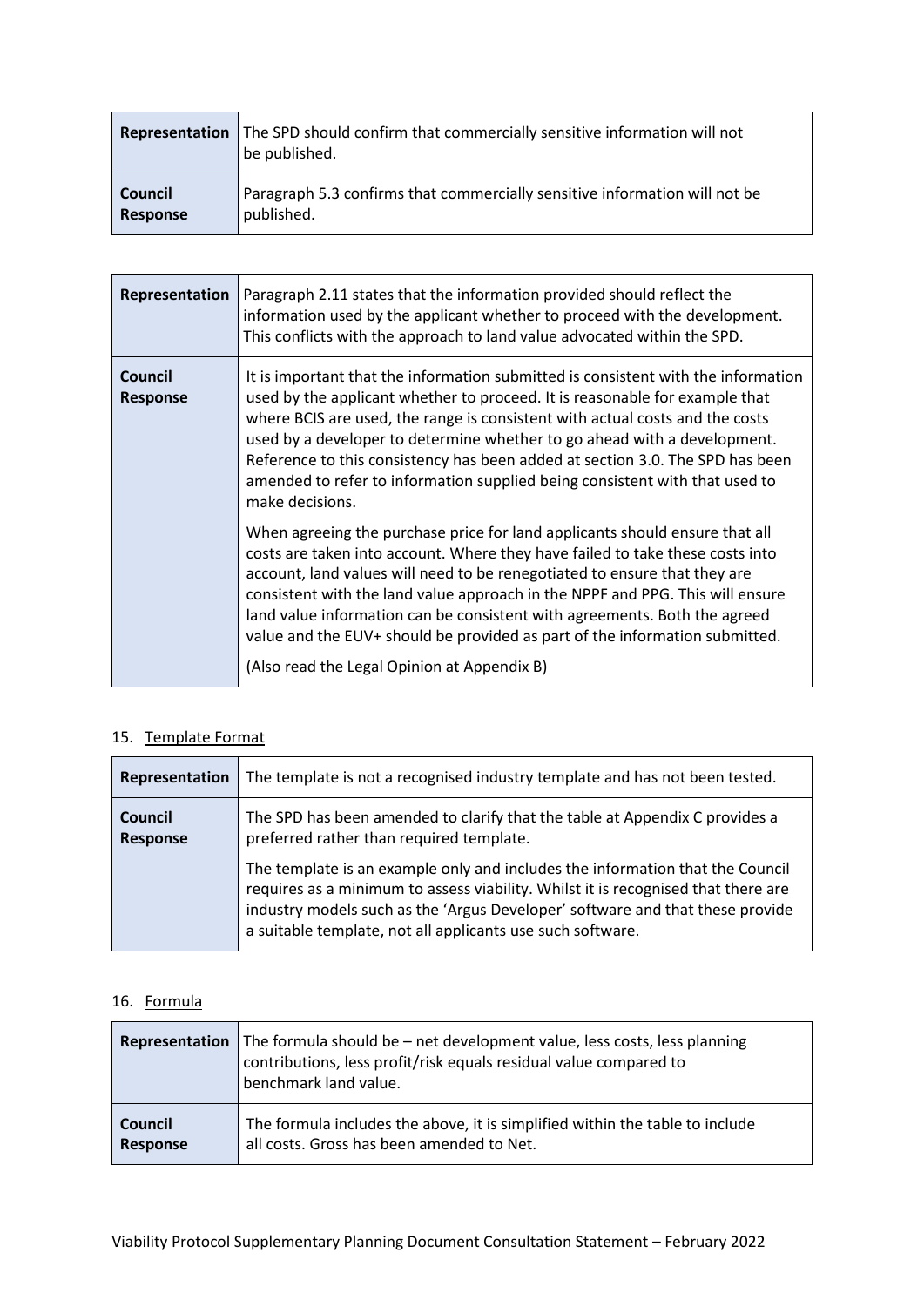# 17. Warranties in Relation to the Information Submitted

| Representation             | The clauses at 2.11 and in the warranty are excessive and should be<br>removed from the SPD. RICS already provides guidance on professional<br>standards.                                                                                                                                                                                                                                                                                                                       |
|----------------------------|---------------------------------------------------------------------------------------------------------------------------------------------------------------------------------------------------------------------------------------------------------------------------------------------------------------------------------------------------------------------------------------------------------------------------------------------------------------------------------|
| Council<br><b>Response</b> | Not all viability assessments are submitted with RICS professionals, in<br>many cases the applicant will submit the information directly and will not<br>be bound by the RICS professional standards. Where a viability<br>assessment is provided by a RICS professional this will be based upon the<br>information supplied by the applicant. The warranty seeks to ensure that<br>the applicant provides accurate information.<br>(Also read the Legal Opinion at Appendix B) |

| Representation             | There is a conflict between the acknowledgement that commercially<br>sensitive information will not be made publicly available and the<br>requirement for information to be the same as that used to make<br>commercial decisions.                                                                                                                                                                                                  |
|----------------------------|-------------------------------------------------------------------------------------------------------------------------------------------------------------------------------------------------------------------------------------------------------------------------------------------------------------------------------------------------------------------------------------------------------------------------------------|
| Council<br><b>Response</b> | Information should be consistent with that used to make commercial<br>decisions to ensure viability assessments are accurate. Where detailed<br>information is commercially sensitive it will not be published however, the<br>use of BCIS figures for example which are consistent with actual build<br>figures will not be commercially sensitive as they rely on standard inputs.<br>(Also read the Legal Opinion at Appendix B) |

# 18. Drafting

|                 | <b>Representation</b> It is inappropriate to state at 2.2 that applicants may 'not wish' to meet<br>affordable housing and contributions requirements. An applicant may wish<br>to meet the requirements but is unable to do so due to viability. |
|-----------------|---------------------------------------------------------------------------------------------------------------------------------------------------------------------------------------------------------------------------------------------------|
| <b>Council</b>  | Reference to applicants 'not wishing' to meet affordable housing and                                                                                                                                                                              |
| <b>Response</b> | contribution requirements has been removed.                                                                                                                                                                                                       |

# 19. References to RIS Research

| Representation | Reference is made at paragraph 2.25 to RICS research, but the referencing<br>provided is insufficient to trace the document. |
|----------------|------------------------------------------------------------------------------------------------------------------------------|
| <b>Council</b> | The full reference to the RICs research referred to at paragraph 3.10 (formally                                              |
| Response       | 2.25) has been added to the footnote.                                                                                        |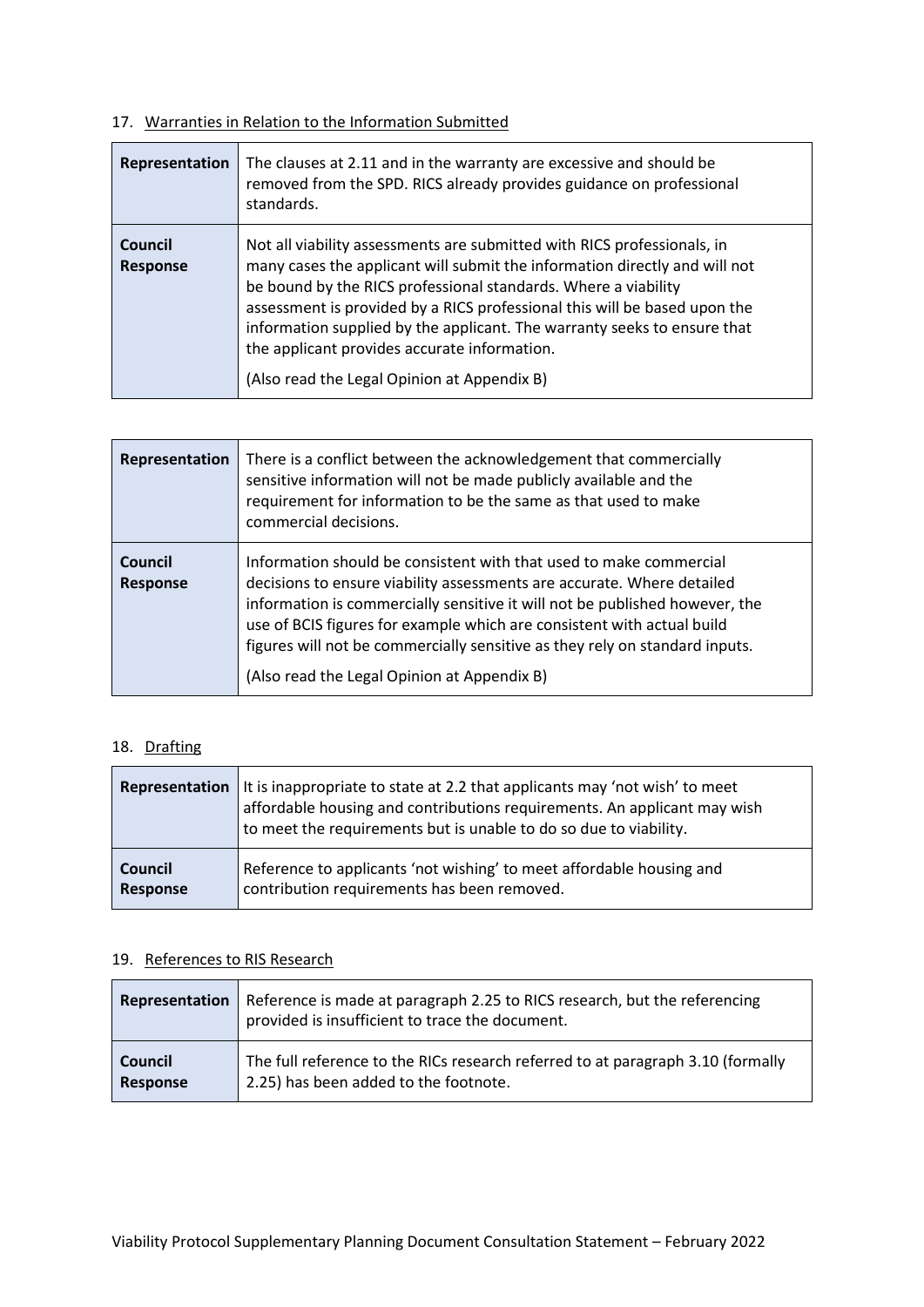# <span id="page-19-0"></span>7. What issues were raised at in the Regulation 12 Consultation Stage and how have they been addressed?

- 7.1 The consultation was the second opportunity for interested parties to comment on the content of the document. The consultation sought the opinions on the content of the revised SPD and how the issues raised at the Pre-Regulation 12 stage had been addressed.
- 7.2 Nine separate responses were received. Six of these responses were received on behalf of developers or agents. These responses include a response from a consortium of nine developers which incorporates a legal opinion, which argues that the content of the SPD is not lawful. A total of fourteen developers and agents have been represented. Responses have also been received from Homes England, Natural England and the Coal Authority.
- 7.3 Issues raised have been summarised below and a responses have been provided. Where comments have previously been made and have been responded to above, they have not been reiterated in each case.

| Representation             | The nature of local plan viability testing is high level and over a 15 year period.<br>It is inherent there will be tension between market realities and government<br>aspirations for viability testing at plan making stage.                                                                                                                    |
|----------------------------|---------------------------------------------------------------------------------------------------------------------------------------------------------------------------------------------------------------------------------------------------------------------------------------------------------------------------------------------------|
| Council<br><b>Response</b> | The PPG is clear that where there are up to date policies a site should be<br>assumed to be viable. This is currently the case in Lancaster District. There are<br>provisions within the SPG for applicants to justify circumstances where a<br>viability appraisal is needed. There is therefore no further to the SPD is<br>amendment required. |

#### 1. Justification for Viability Assessments

| Representation             | It is not reasonable to require viability assessments where the Council's<br>evidence demonstrates obligations would render a development unviable. To<br>oblige developers to commit resources to and justify obligations need to be<br>reduced is an antithetical to the advice of the NPPF paragraph 34 and renders<br>the approach unsound. |
|----------------------------|-------------------------------------------------------------------------------------------------------------------------------------------------------------------------------------------------------------------------------------------------------------------------------------------------------------------------------------------------|
| Council<br><b>Response</b> | The Local Plan was found sound and adopted in 2020, it therefore provides up<br>to date policies. The requirement for viability assessments where these policies<br>will not be met accords with the PPG.                                                                                                                                       |
|                            | The CELPR will be subject to further consultation and examination. Should the<br>proposed policies be found sound and the plan adopted, a requirement for<br>viability assessments where policies will not be met will accord with the PPG.                                                                                                     |

| Representation   Clarification is needed that viability assessment justification is not restricted to |
|-------------------------------------------------------------------------------------------------------|
| abnormal costs.                                                                                       |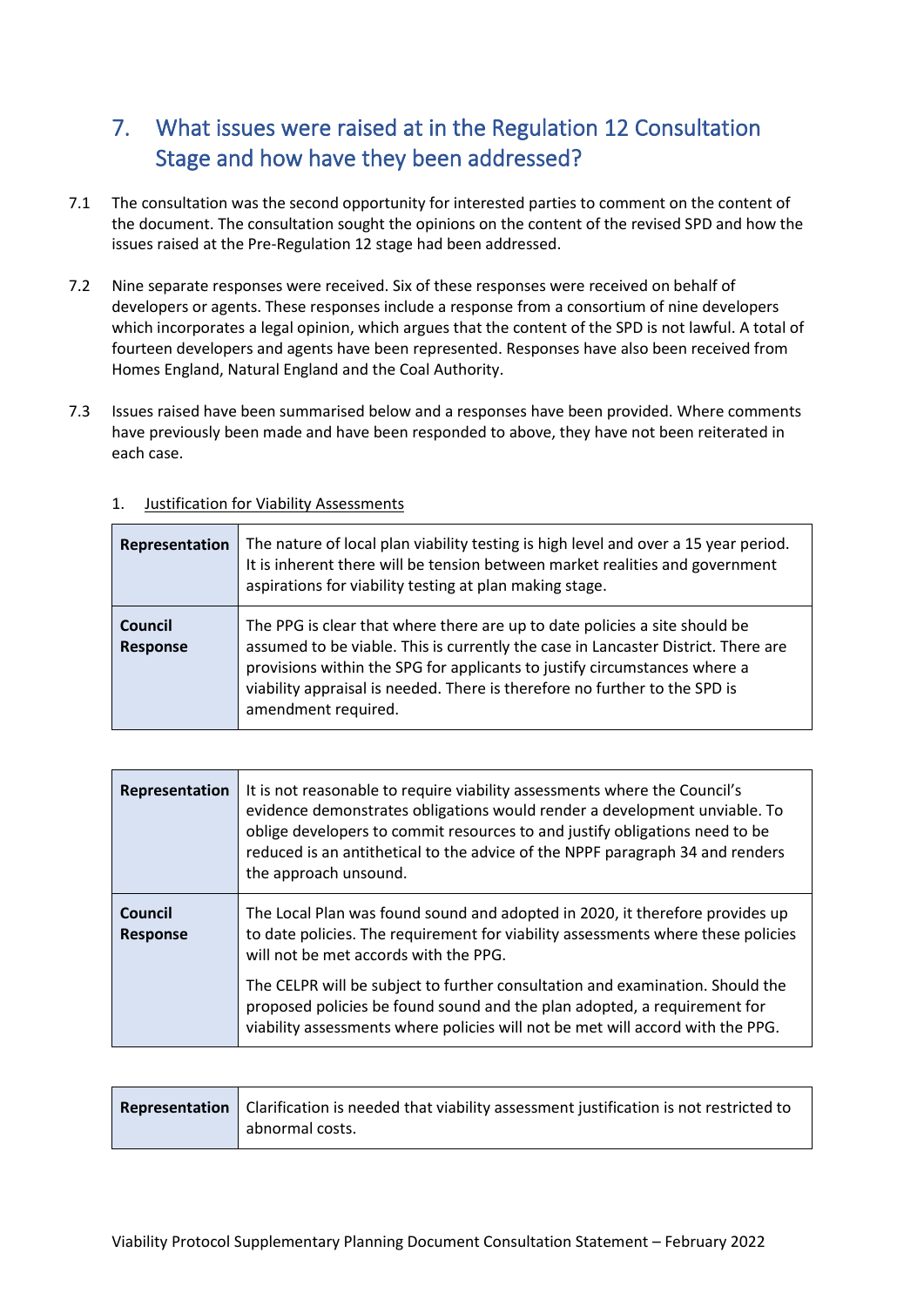| <b>Council</b> | Paragraph 1.6 refers abnormal costs as one such case, it also refers to the   |
|----------------|-------------------------------------------------------------------------------|
| Response       | circumstances within the PPG. No further clarification is therefore required. |

#### 2. Fees for Independent Assessment

| Representation                    | There has been no scope to agree and appropriate fee and capacity for the<br>independent assessment.                                                                                                                                            |
|-----------------------------------|-------------------------------------------------------------------------------------------------------------------------------------------------------------------------------------------------------------------------------------------------|
| <b>Council</b><br><b>Response</b> | The Council has appointed an independent viability assessor through a<br>competitive tender process. The fees, capacity and timescale for assessment<br>were considered as part of that process and the most appropriate assessor<br>appointed. |

| Representation                    | CP Viability Ltd's fees for the reviews have been formulated based on the<br>assumption that they will be carrying out the cost review in many instances.<br>There should be a commensurate reduction in CP Viability Ltd's fees when a<br>quantity surveyor is appointed. |
|-----------------------------------|----------------------------------------------------------------------------------------------------------------------------------------------------------------------------------------------------------------------------------------------------------------------------|
| <b>Council</b><br><b>Response</b> | The high-level assessment forms an overview of abnormal costs in relation to<br>the type and scale of development and the impact this may have upon land<br>values. This will be carried out in all cases and incurs a fixed price fee.                                    |

#### 3. Inputs

| Representation             | The SPD is largely silent on the inputs which makes the scope of the<br>consultation limited and raises concerns with regard to process.                                                                                  |
|----------------------------|---------------------------------------------------------------------------------------------------------------------------------------------------------------------------------------------------------------------------|
| <b>Council</b><br>Response | Specified inputs were included within the first draft of the SPD and resulted in<br>significant objections (see responses to the Pre-Reg 12 consultation). Specified<br>quantities for the inputs were therefore removed. |

# 4. Inconsistency between Requirements and Use of Standarised Inputs

| Representation  | There is inconsistency between the requirement to use of standardised inputs<br>and paragraph 3.1 which states 'assumptions used  should be sourced from<br>evidence from an independent expert or publicly accessible source'. Developer<br>specific information used to inform commercial decisions would not be<br>available to an independent expert - commercially sensitive information<br>conflicts with warrantee. |
|-----------------|----------------------------------------------------------------------------------------------------------------------------------------------------------------------------------------------------------------------------------------------------------------------------------------------------------------------------------------------------------------------------------------------------------------------------|
| <b>Council</b>  | There is no inconsistency as publicly accessible source includes standarised                                                                                                                                                                                                                                                                                                                                               |
| <b>Response</b> | inputs such as BCIS.                                                                                                                                                                                                                                                                                                                                                                                                       |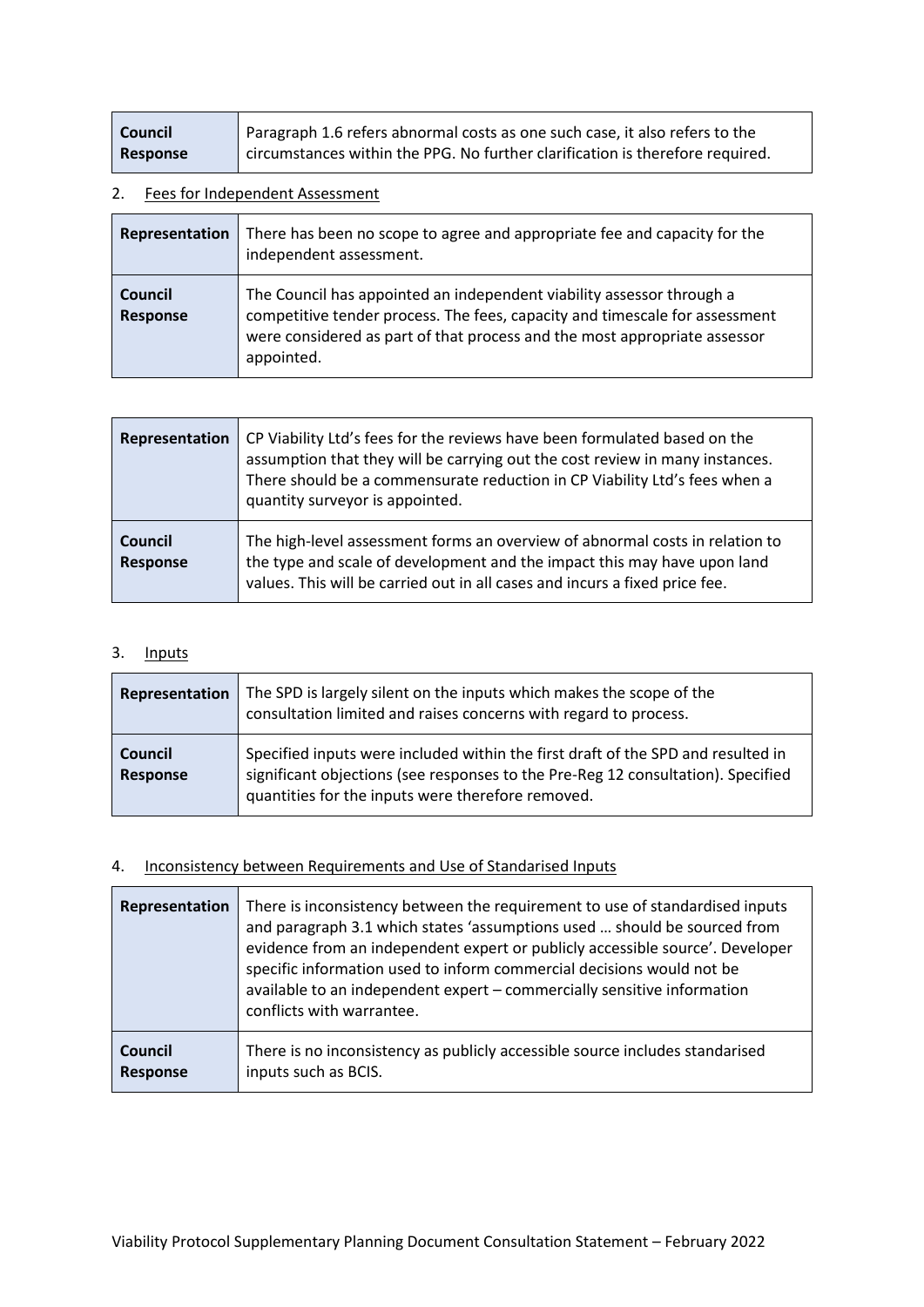| Representation             | Paragraph 5.4 states, 'The approach is supported by RICS guidance which states,<br>The applicant could be required to provide detailed evidence of actual income<br>and expenditure to support the review'.<br>This is misleading as taken from RICs guidance on S106 agreements where<br>inputs are known. |
|----------------------------|-------------------------------------------------------------------------------------------------------------------------------------------------------------------------------------------------------------------------------------------------------------------------------------------------------------|
| Council<br><b>Response</b> | The paragraph has been removed from the SPD.                                                                                                                                                                                                                                                                |

| Representation             | The SPD is not requiring an independent FVA prepared in line with the NPPF and<br>NPPG but rather each applicant's (commercially sensitive) internal appraisal. A<br>RICs member would not be acting appropriately if they were to use none<br>standardised inputs.                                                                               |
|----------------------------|---------------------------------------------------------------------------------------------------------------------------------------------------------------------------------------------------------------------------------------------------------------------------------------------------------------------------------------------------|
| Council<br><b>Response</b> | The SPD refers to the submission of standarised inputs or actual costs. There are<br>applicants who prefer to submit actual inputs and the SPD provides the<br>opportunity for them to do this.<br>The RICS document at para 4.2.15 states that "expected build costs" can be<br>used in the form of a QS report, with site specific information. |

| Representation             | The requirements at paragraph 5.3 and any similar requirements throughout<br>the SPD should be removed as they require a developer to provide confidential<br>information.                                                                                                                                                                                                                                                                                               |
|----------------------------|--------------------------------------------------------------------------------------------------------------------------------------------------------------------------------------------------------------------------------------------------------------------------------------------------------------------------------------------------------------------------------------------------------------------------------------------------------------------------|
| Council<br><b>Response</b> | Reference to financiers offer letter, board report on scheme and letter/report<br>from auditor re land values has been removed. A developer's market analysis<br>report may be requested to support submission details as this should align with<br>the assessment of the scheme made by the developer. Sensitivity analysis is a<br>requirement in the RICs guidance and non-residential uses would always be<br>required where such uses are required within a scheme. |

# 5. Assessment of Abnormal Costs

| Representation             | It is crucial that both the submitted FVA and the abnormal cost assumptions are<br>reviewed by suitably qualified professionals. The Council's appointed viability<br>consultant, CP Viability Ltd, are not qualified quantity surveyors and, therefore,<br>would not meet the definition of "suitably qualified professional" to assess the<br>abnormal costs. It is not possible to provide a "high level" view on the<br>reasonableness of complex site-specific abnormal costings. |
|----------------------------|----------------------------------------------------------------------------------------------------------------------------------------------------------------------------------------------------------------------------------------------------------------------------------------------------------------------------------------------------------------------------------------------------------------------------------------------------------------------------------------|
| Council<br><b>Response</b> | Additional independent assessment of the abnormal costs assumptions may not<br>always be necessary. A high-level assessment may conclude that the abnormal<br>costs are considered reasonable and/or are not complex in which case,<br>requiring assessment and additional expense to the applicant would be<br>unreasonable. CP Viability will determine whether sites have complex or                                                                                                |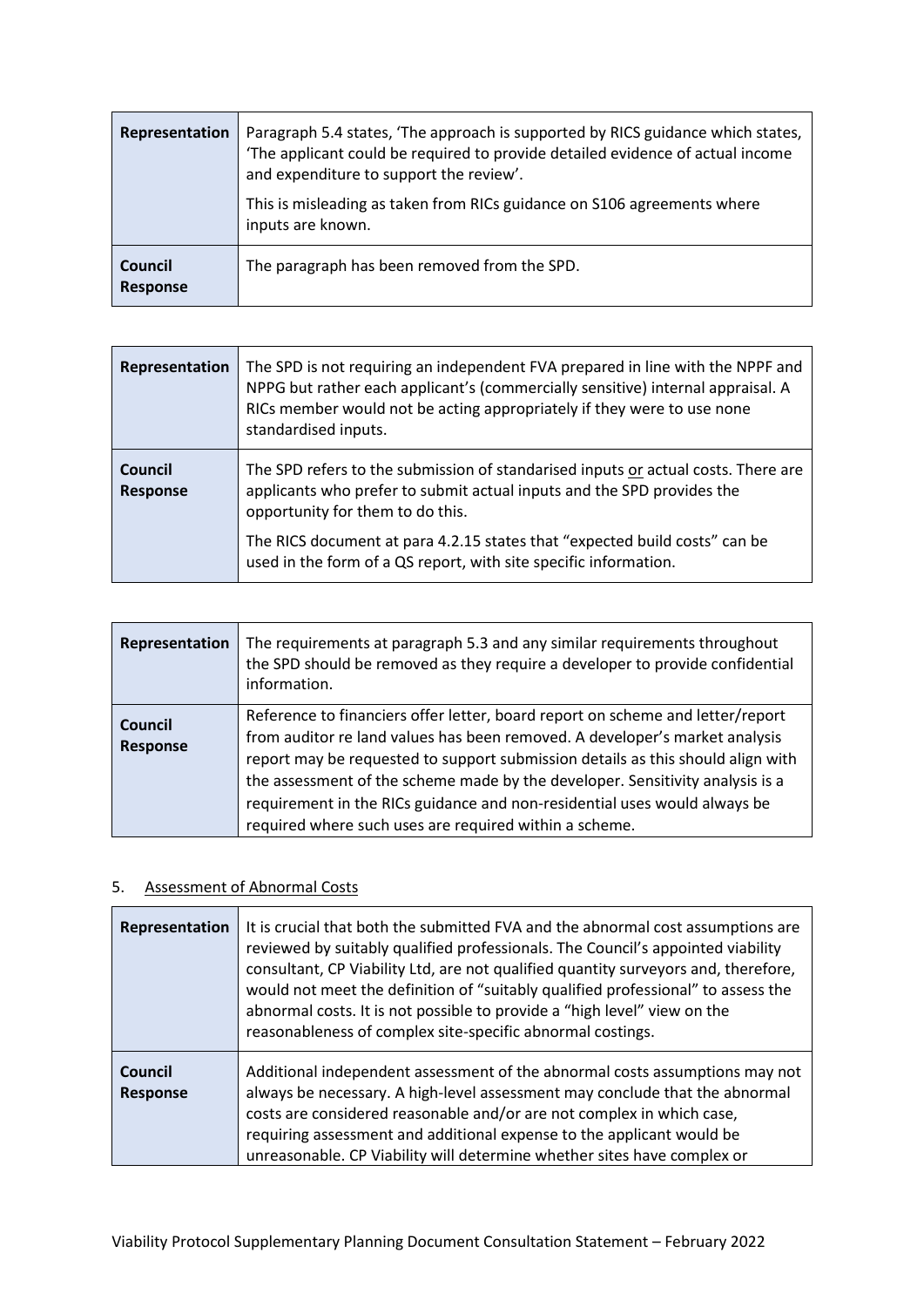| unreasonable abnormal requirements, and, in these cases, a separate |
|---------------------------------------------------------------------|
| i independent assessment of these costs will be required.           |

# 6. Land Value

| Representation             | Whilst the drafting with regard to landowner premium has been amended there<br>is still ambiguity which could imply that the Council may adjust/reduce the<br>premium value to reflect full policy requirements. Transparency and clarity is<br>needed to ensure a sufficient premium is available to landowners to bring<br>forward land rather than reducing BLV to ensure policy compliance in every<br>instance. |
|----------------------------|----------------------------------------------------------------------------------------------------------------------------------------------------------------------------------------------------------------------------------------------------------------------------------------------------------------------------------------------------------------------------------------------------------------------|
| Council<br><b>Response</b> | This is sufficiently referred to in paragraphs 3.6 and 3.8.                                                                                                                                                                                                                                                                                                                                                          |

| Representation             | Further amendment is required at 3.10 to allow a market-based approach based<br>on policy compliant land transactions or adjusted transactions where no policy<br>compliant evidence exists. |
|----------------------------|----------------------------------------------------------------------------------------------------------------------------------------------------------------------------------------------|
| Council<br><b>Response</b> | The adjustment of market transactions is referred to within paragraph 3.9.                                                                                                                   |

| Representation                    | A market approach is not un-acceptable, it is the foundation for establishing<br>market value as per the RICS guidelines.                                                                                          |
|-----------------------------------|--------------------------------------------------------------------------------------------------------------------------------------------------------------------------------------------------------------------|
| <b>Council</b><br><b>Response</b> | Paragraph 3.10 specifies that a market-based approach based on non-policy<br>compliant schemes is not acceptable. Paragraph 3.9 refers to how market<br>evidence may be used. This accords with the RICs guidance. |

## 7. Build Costs

| Representation                    | The drafting confusing (3.16 conflicts with 5.1). The SPD requires actual build<br>costs to be based on evidence. However, the BCIS are based on actual build cost<br>therefore confirmation is required that the use of BCIS will suffice.                                  |
|-----------------------------------|------------------------------------------------------------------------------------------------------------------------------------------------------------------------------------------------------------------------------------------------------------------------------|
| <b>Council</b><br><b>Response</b> | The SPD provides the opportunity for the submission of either BCIS or actual<br>build costs based on QS evidence. BCIS may be based on actual build costs but<br>to not provide those for a specific development. There is therefore not conflict<br>between the paragraphs. |
|                                   | The bullet points within paragraph 3.16 have been amended to refer to BCIS<br>first.                                                                                                                                                                                         |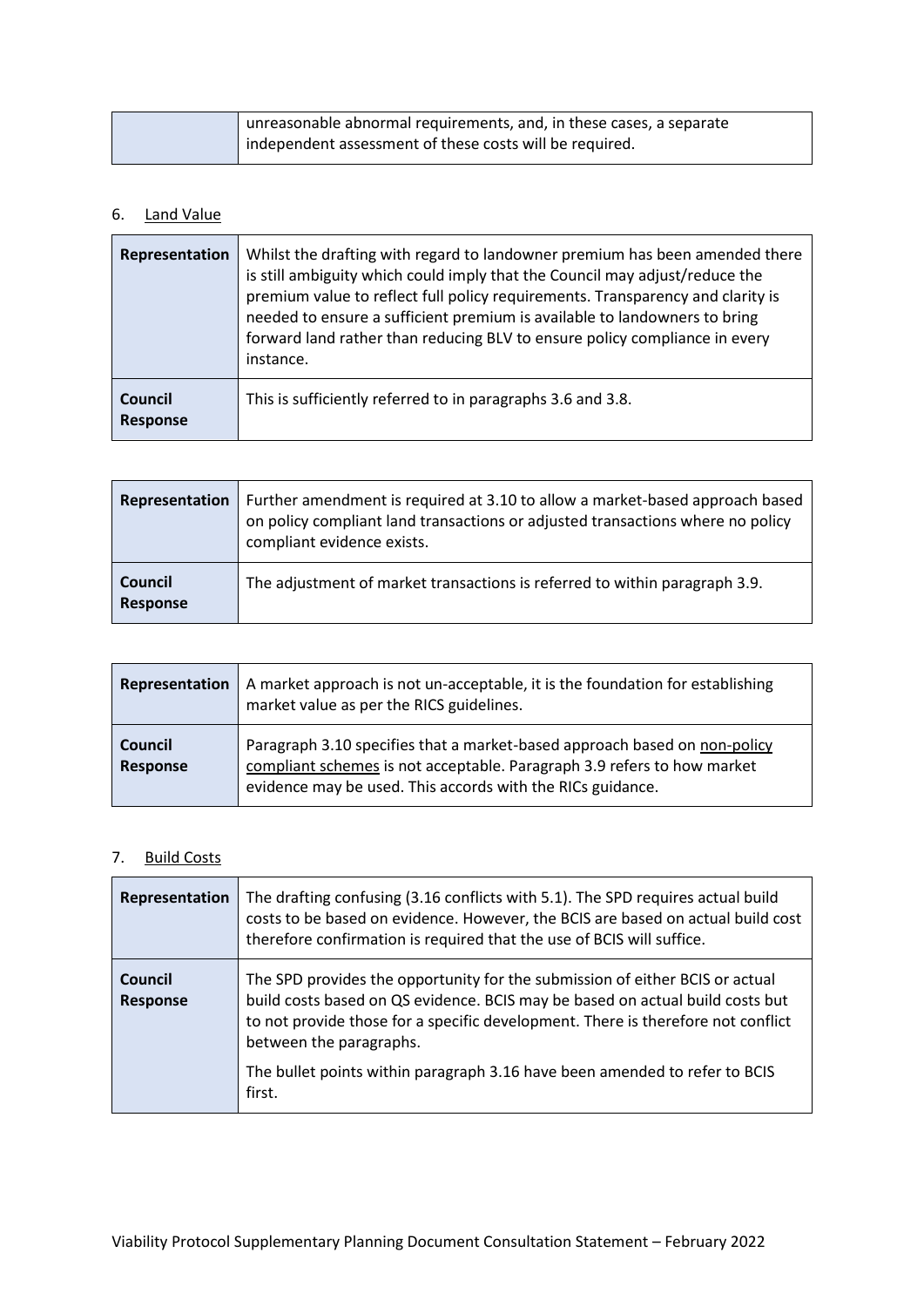| Representation                    | The expanded list of potential build costs is acknowledged but it should be<br>made clear that this list is not exhaustive. |
|-----------------------------------|-----------------------------------------------------------------------------------------------------------------------------|
| <b>Council</b><br><b>Response</b> | Paragraph 3.3 makes it clear the list is not exhaustive.                                                                    |

#### 8. External Costs and Evidence

| Representation                    | Paragraph 3.19 requires abnormal and external costs to be supported by<br>evidence. It is agreed this should be the case for abnormal costs but external<br>costs are usually a % allowance. Evidence should therefore not be required to<br>support such costs. |
|-----------------------------------|------------------------------------------------------------------------------------------------------------------------------------------------------------------------------------------------------------------------------------------------------------------|
| <b>Council</b><br><b>Response</b> | The percentage approach can only be a high-level indication. If a cost plan is<br>being used this should include all the construction costs for the development,<br>including externals.                                                                         |

| Representation  | The requirement for the provision of evidence to support assumptions should<br>be clarified to ensure that this is where appropriate rather than for all<br>information. |
|-----------------|--------------------------------------------------------------------------------------------------------------------------------------------------------------------------|
| <b>Council</b>  | The SPD highlights circumstances where evidence would be required to support                                                                                             |
| <b>Response</b> | assumptions.                                                                                                                                                             |

# 9. Contingency

| Representation             | Contingency should be applied to base build costs, external works, plot service<br>connection, garages and abnormal costs as there is risk and potential for<br>unforeseen costs and inflationary pressures.                                                                                                    |
|----------------------------|-----------------------------------------------------------------------------------------------------------------------------------------------------------------------------------------------------------------------------------------------------------------------------------------------------------------|
| Council<br><b>Response</b> | Appendix C is an example table only, providing the minimum information<br>required. For clarity the table at Appendix C has been amended to refer to<br>contingency for base build costs, external works and garages.<br>If contingency is applied to abnormals, this must be included as a separate<br>figure. |

#### 10. Affordable Housing Transfer Values

| Representation             | There is no evidence to support the affordable housing transfer value of 70% at<br>3.5. Values of less than 50% OMV are frequently seen. Provision of a fixed % in<br>the SPD is inflexible and does not reflect market evidence. |
|----------------------------|-----------------------------------------------------------------------------------------------------------------------------------------------------------------------------------------------------------------------------------|
| Council<br><b>Response</b> | The information was collected in consultation with Registered Providers during<br>the preparation of the Local Plan and the CELPR. This commercial information<br>was provided in confidence and is therefore not published.      |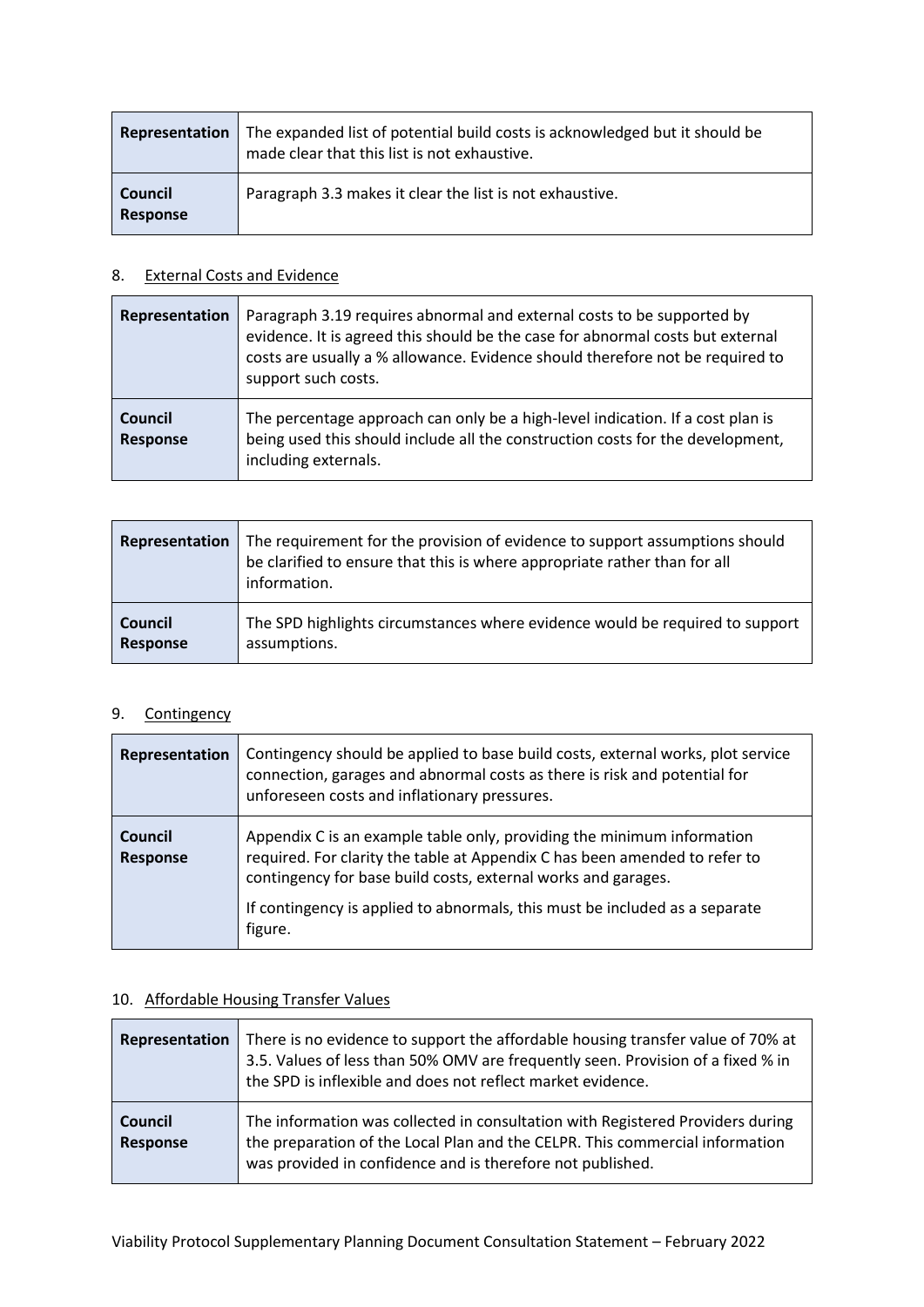| The SPD sets out the percentages in accordance with the information provided    |
|---------------------------------------------------------------------------------|
| to the Council. It does however, provide the opportunity for the percentages to |
| be altered where evidence and justification for a lower figure is provided.     |

| Representation                    | A requirement for submission of price paid is not feasible as the sale will<br>not be agreed with RP before planning permission is granted.                                                                                                                                                                                                                                       |
|-----------------------------------|-----------------------------------------------------------------------------------------------------------------------------------------------------------------------------------------------------------------------------------------------------------------------------------------------------------------------------------------------------------------------------------|
| <b>Council</b><br><b>Response</b> | The SPD provides for the submission of the price paid or informal offers.<br>While it is appreciated developers may not have agreed a sale of affordable<br>homes at submission, they should have discussed the proposals with RPs to<br>inform the type and mix of affordable housing to the provided and potential<br>transfer values to inform their own commercial decisions. |

#### 11. Developers Profit

| Representation                    | Paragraph 5.1 requires profit to be supported by an explanation of what it is<br>made up of. Profit should reflect the standardised principles in the NPPG and<br>RICS guidance, this is therefore unnecessary. |
|-----------------------------------|-----------------------------------------------------------------------------------------------------------------------------------------------------------------------------------------------------------------|
| <b>Council</b><br><b>Response</b> | While standarised profit can be used, an explanation of what the profit is made<br>up of is necessary to ensure that the standarised input is the same as the<br>requirements of the PPG / RICS guidance.       |

| Representation | The SPD cannot be used to lower developer profit to 15%. This has not been<br>tested and would impact on delivery. |
|----------------|--------------------------------------------------------------------------------------------------------------------|
| Council        | Reference to a specified % for profit was removed from the draft SPD prior to                                      |
| Response       | the Reg 12 consultation.                                                                                           |

# 12. Viability Phasing

| Representation             | The SPD should make it clear that there will be an opportunity to revisit viability<br>at reserved matters on large schemes. |
|----------------------------|------------------------------------------------------------------------------------------------------------------------------|
| <b>Council</b><br>Response | Paragraph 4.3 refers to the potential for revisiting viability.                                                              |

#### 13. Viability Assessment Template

| Representation   The requested information is appropriate and the removal of specific inputs is                                                             |
|-------------------------------------------------------------------------------------------------------------------------------------------------------------|
| welcomed. However, the template is not the industry standard. Clarification is<br>required that the template at Appendix C is an example and not mandatory. |
|                                                                                                                                                             |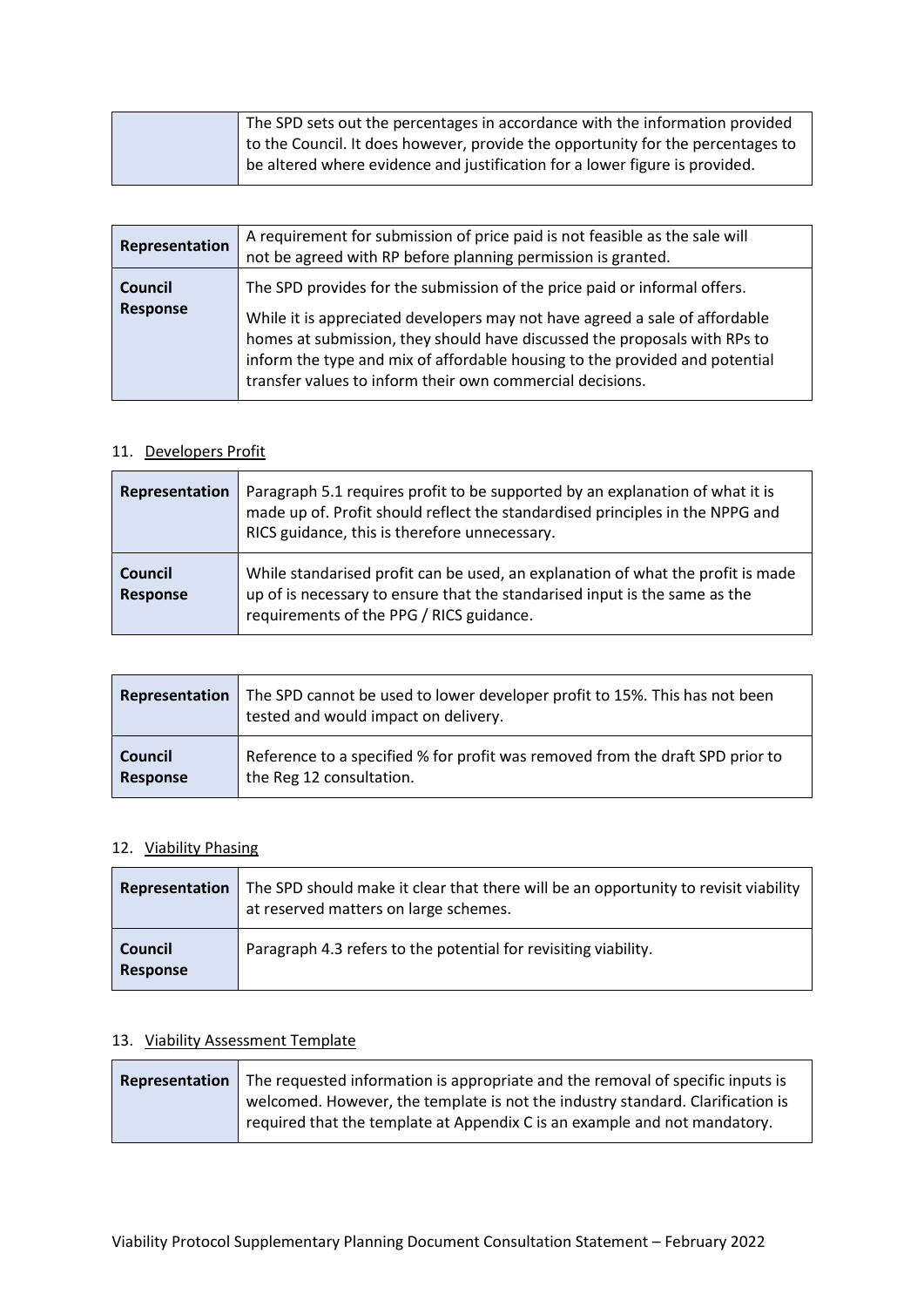| Council  | Appendix C is clearly labelled as an example, no amendment is therefore |
|----------|-------------------------------------------------------------------------|
| Response | necessary.                                                              |

#### 14. Warrantee

| Representation                    | Warrantee that the information submitted is true to the best of the applicant's<br>knowledge should be sufficient.                                                                                                                                                                                                                                                                            |
|-----------------------------------|-----------------------------------------------------------------------------------------------------------------------------------------------------------------------------------------------------------------------------------------------------------------------------------------------------------------------------------------------------------------------------------------------|
|                                   | The requirement for the warrantee should be removed, in particular point b)<br>which requires confirmation that the information submitted is consistent with<br>the information that has informed its own commercial decisions. This<br>inconsistent with the use of standarised inputs within the NPPG and RICS<br>guidance.                                                                 |
| <b>Council</b><br><b>Response</b> | It is understood that applicants would be unwilling to sign the warrantee as<br>drafted. Requiring the warrantee could result in excessive time being spent on<br>this matter rather than the detail of the application. The requirement for a<br>warrantee has therefore been amended to a requirement for a declaration and<br>point b with regard to commercial decision has been removed. |

# 15. Area Covered by the SPD

|                            | <b>Representation</b>   It is not clear whether the SPD relates to South Lancaster.                                                                                                                                        |
|----------------------------|----------------------------------------------------------------------------------------------------------------------------------------------------------------------------------------------------------------------------|
| <b>Council</b><br>Response | Unless otherwise stated SPDs relate to the district. The process required for<br>viability assessments does not alter depending upon location. It is therefore not<br>necessary to refer to specific areas within the SPD. |

# 16. Planning Balance

| Representation             | The plan recognises that some development is unviable. The SPD should<br>acknowledge this and undertake a planning balance exercise to reconcile which<br>of the competing objectives is given principal weight.                                                                 |
|----------------------------|----------------------------------------------------------------------------------------------------------------------------------------------------------------------------------------------------------------------------------------------------------------------------------|
| Council<br><b>Response</b> | Each application should be determined on its own merits. Where proposals are<br>demonstrated to be unviable, this be weighed in the planning balance together<br>with the policies within the local plan to ensure that development is<br>sustainable.                           |
|                            | The SPD provides guidance on the process for the submission of viability<br>assessments. Consideration of the planning balance comes after the submission<br>of a viability assessment, it is therefore not necessary to expand of the balance<br>and priorities within the SPD. |

# 17. Non-Standard House Types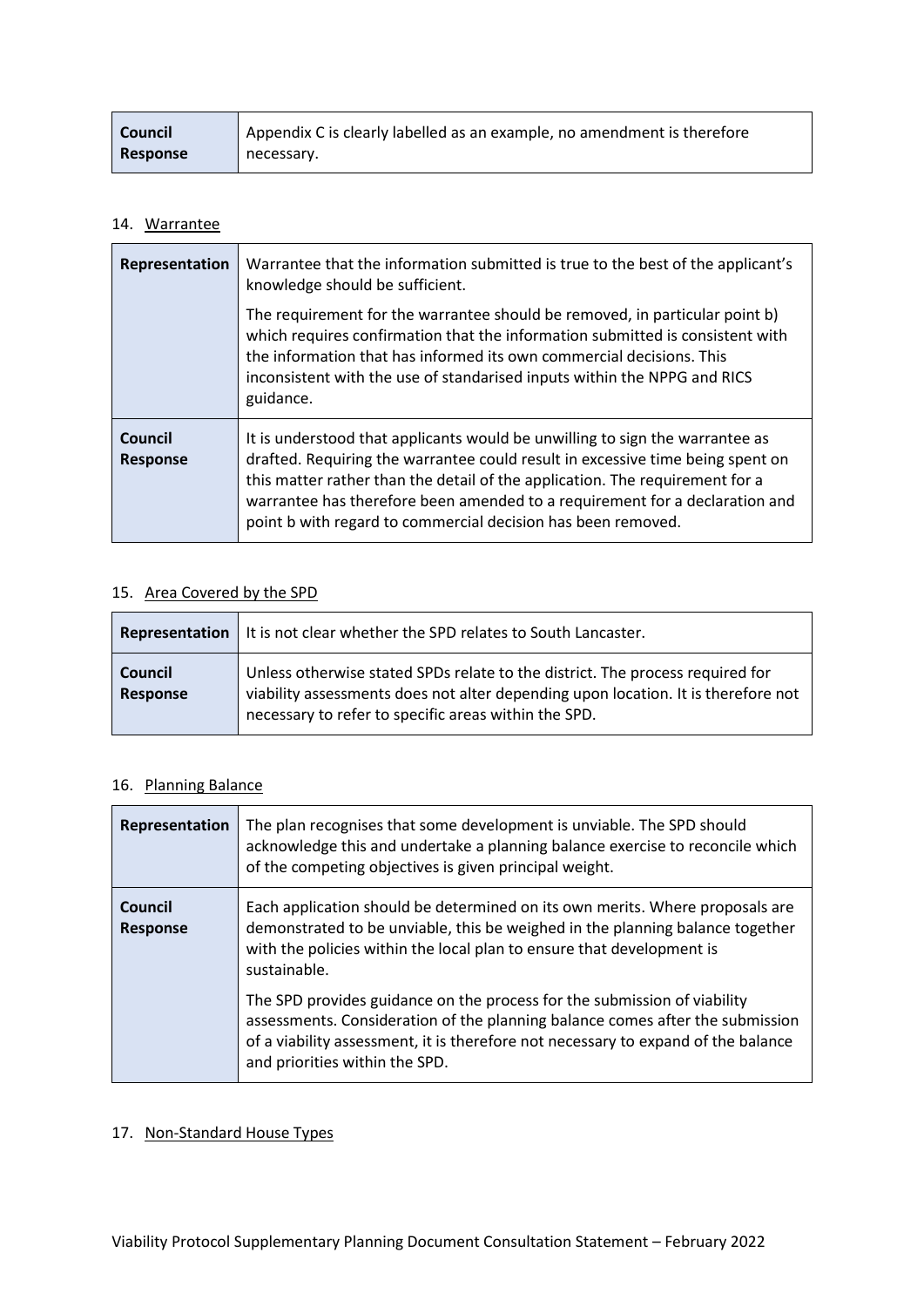| Representation             | As the local plan viability assessment does not examine non-standard house<br>types, a section should be included within the SPD which references the NPPG<br>section on this matter.                                                                                                                                                                                                  |
|----------------------------|----------------------------------------------------------------------------------------------------------------------------------------------------------------------------------------------------------------------------------------------------------------------------------------------------------------------------------------------------------------------------------------|
| Council<br><b>Response</b> | The approach to viability and specialist housing is addressed in the NPPG. The<br>SPD provides guidance on the approach to site specific viability assessments.<br>The principles and requirements will remain the same, it will be the specific<br>inputs which may differ and consideration of planning balance. There is no need<br>to address this matter specifically in the SPD. |

#### 18. Emerging Policy

| Representation             | Query how emerging policy can be considered when the principles of valuation<br>are, 'as at that point in time', therefore not generally allowing for events that<br>are uncertain. (para 3.12)                                                                                                                                                                                                                           |
|----------------------------|---------------------------------------------------------------------------------------------------------------------------------------------------------------------------------------------------------------------------------------------------------------------------------------------------------------------------------------------------------------------------------------------------------------------------|
| Council<br><b>Response</b> | Where emerging policies are a material consideration and have weight, they<br>should be taken into account when determining an application. It may also be<br>the case, that a decision on an application submitted prior to the adoption of<br>the plan will be determined after adoption. The emerging policy context should<br>therefore be taken into account when determining viability and the planning<br>balance. |
|                            | Emerging policies are publicly available and can be taken into account when<br>producing the viability appraisals. Appraisals should be carried out on the basis<br>of existing and emerging policy to ensure that where the policies are a material<br>consideration or are adopted by the point of decision, the consideration of<br>viability is made and balanced against a policy compliant assessment.              |

7.4 The comments with regard to the legality of the SPD have previously been addressed. Together with the additional amendments made, the SPD provides guidance on the approach to viability assessments, a requirement for proportionate information and neither adds to of amends policy.

#### 7.5 Further amendments made to the SPD include:

- Amendments to ensure that the requirements for the Viability Assessment Executive Summary are consistent within the SPD Executive Summary and paragraphs 2.4 and 5.2.
- Paragraph 3.2 has been amended to explain how the use of standarised inputs can be consistent with the information used to decide whether to proceed with development – i.e. BCIS figures used should reflect the expect build cost.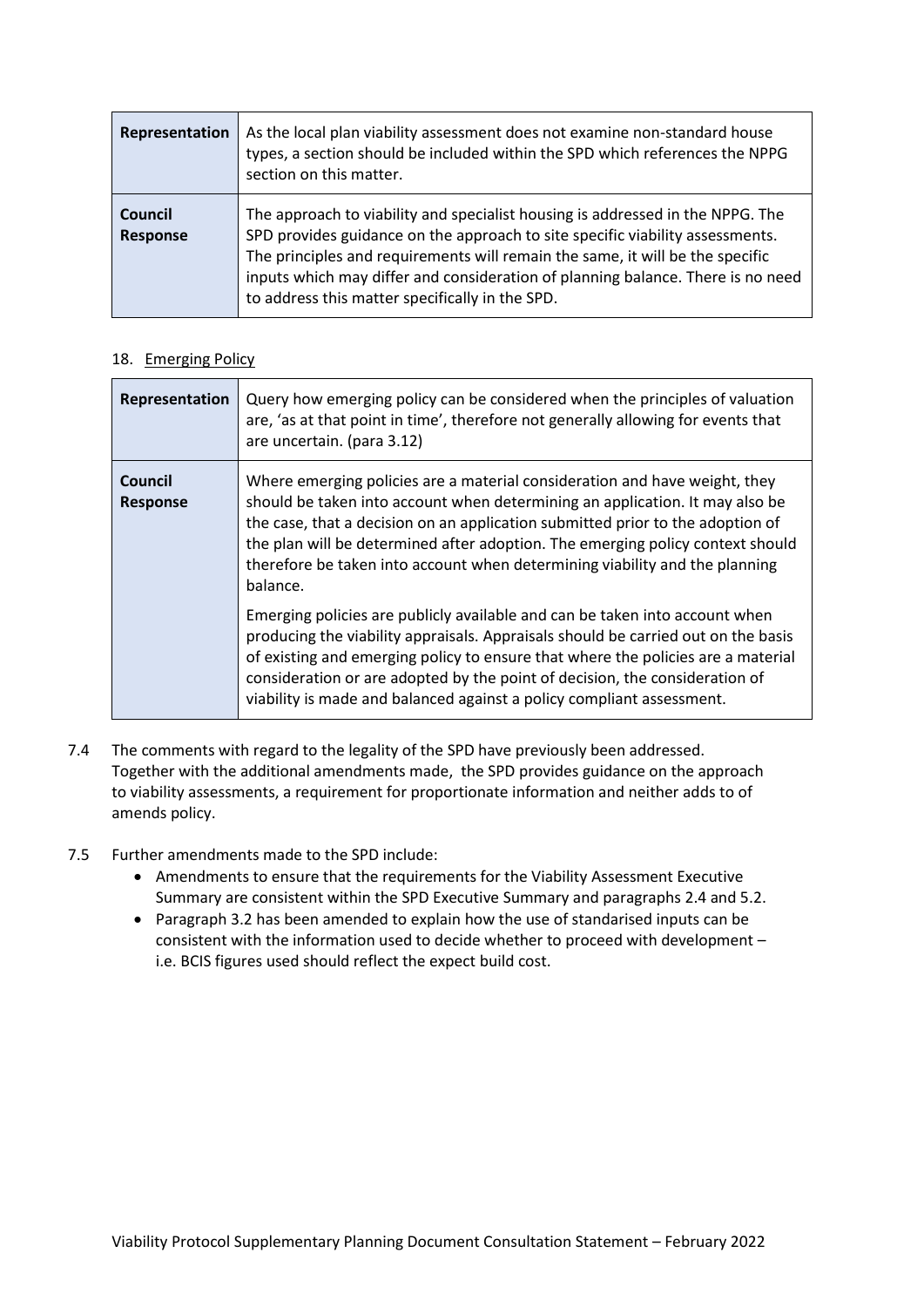# <span id="page-27-0"></span>Appendix A: Publicity Methods

| <b>Methods</b>                                                                         | <b>Main consideration</b>                                                                                                                                                                                                                                                                                                                                                                                                                                                                                                                                                      |
|----------------------------------------------------------------------------------------|--------------------------------------------------------------------------------------------------------------------------------------------------------------------------------------------------------------------------------------------------------------------------------------------------------------------------------------------------------------------------------------------------------------------------------------------------------------------------------------------------------------------------------------------------------------------------------|
| <b>Documents made</b><br>available for<br>inspection                                   | This is a minimum requirement as set out in the Regulations. Relevant<br>documents will be made available for inspection during consultation period at<br>the Council's offices in the Lancaster and Morecambe Town Hall and libraries in<br>the Lancaster District. Public access to these documents is available via PCs in<br>the reception areas                                                                                                                                                                                                                           |
| <b>Website</b>                                                                         | Each consultation stage will feature prominently on the homepage of the<br>council's consultation <sup>1</sup> and planning policy webpages. This will link directly to<br>information on document production, providing access to the consultation<br>material and advice on how and when comments can be made. Articles<br>providing updates on plan production, which may include consultation and<br>engagement opportunities, may be published in the Council's online news<br>section periodically but it will not be solely relied upon as a means of<br>communication. |
| <b>Adverts/public</b><br>notices                                                       | Notices will be placed in a local newspaper advertising consultation and<br>engagement opportunities, where appropriate. Statutory requirements to<br>publish notices advertising certain planning applications                                                                                                                                                                                                                                                                                                                                                                |
| <b>Mailing List - Email /</b><br><b>Letter</b>                                         | The Council operates a database of individuals and organisations that have<br>expressed an interest in the plan-making process, have previously been<br>actively involved in policy development or are statutory consultees. Those<br>who wish to be involved will be directly notified at each stage either through<br>email or letter of opportunities to comment. Those who are interested in<br>planning policy development and wish to be notified can be included on the<br>Council's mailing list at any time <sup>2</sup>                                              |
| <b>Press release</b>                                                                   | To be undertaken in accordance with the Councils media team, Media<br>briefings/press releases will be issued to local media.<br>Although items may only be reported if they are considered newsworthy by the<br>newspaper editors, therefore publication is not guaranteed.                                                                                                                                                                                                                                                                                                   |
| <b>Parish and Town</b><br><b>Council and</b><br><b>Community Group</b><br>publications | These types of publications are distributed to local residents at least quarterly.<br>The Council will work with relevant organisations to utilise these publications to<br>notify residents of consultation and engagement opportunities, where possible.<br>Consideration will need to be given to the timing of the consultation, and the<br>timing and circulation of any publications outside the Council's control.                                                                                                                                                      |
| <b>Posters</b>                                                                         | Posters may be sent to relevant Parish and Town Councils and libraries to be<br>displayed on notice boards to raise awareness of any public consultation and<br>engagement opportunities. Posters may also be displayed in other appropriate<br>locations across the District.                                                                                                                                                                                                                                                                                                 |
| <b>Leaflets</b>                                                                        | Leaflets may be used to gain wider public awareness of a consultation or<br>engagement opportunity, for example leaflets may be distributed at key<br>attractors/destinations such as train stations and local schools.                                                                                                                                                                                                                                                                                                                                                        |
| <b>Social Media</b>                                                                    | Media such as Twitter and Facebook will be used to highlight public<br>consultations on planning policy documents with direct links to the Council's<br>website and information on how to comment, and any engagement events. Such                                                                                                                                                                                                                                                                                                                                             |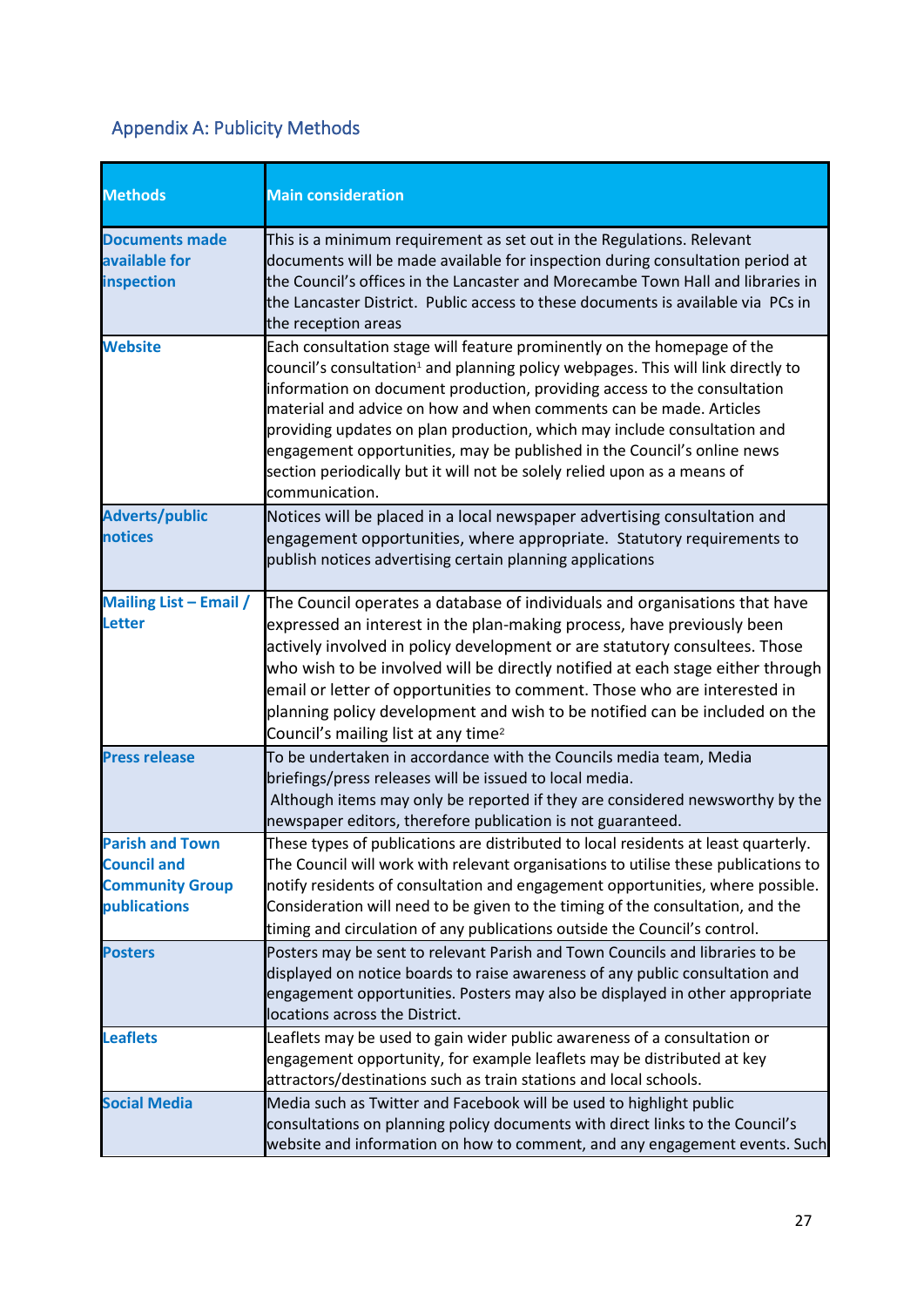| <b>Methods</b>                            | <b>Main consideration</b>                                                                                                                                                                                                                                                                                                                                                                                                                   |
|-------------------------------------------|---------------------------------------------------------------------------------------------------------------------------------------------------------------------------------------------------------------------------------------------------------------------------------------------------------------------------------------------------------------------------------------------------------------------------------------------|
|                                           | messages may be retweeted periodically throughout the consultation<br>period <sup>3</sup> . However, comments will not be accepted via social media.                                                                                                                                                                                                                                                                                        |
| <b>Events</b>                             | Such events may include drop-in sessions, public exhibitions and/or targeted<br>workshops. Parish and Town Council meetings will be utilised where possible.<br>The type of event undertaken will be dependent on a number of factors,<br>including the consultation stage, and time and resource constraints. Careful<br>consideration will be given to the timing, venue and format of events to ensure<br>accessibility and inclusivity. |
| <b>Key stakeholder</b><br><b>Groups</b>   | We will liaise with key stakeholder groups at key stages in the plan making<br>process, to discuss issues and keep them informed of progress.                                                                                                                                                                                                                                                                                               |
| <b>Questionnaires /</b><br><b>surveys</b> | Questionnaires / surveys may be used to focus comments and to help ensure<br>that feedback relates to issues that are within the scope of the document being<br>consulted upon.                                                                                                                                                                                                                                                             |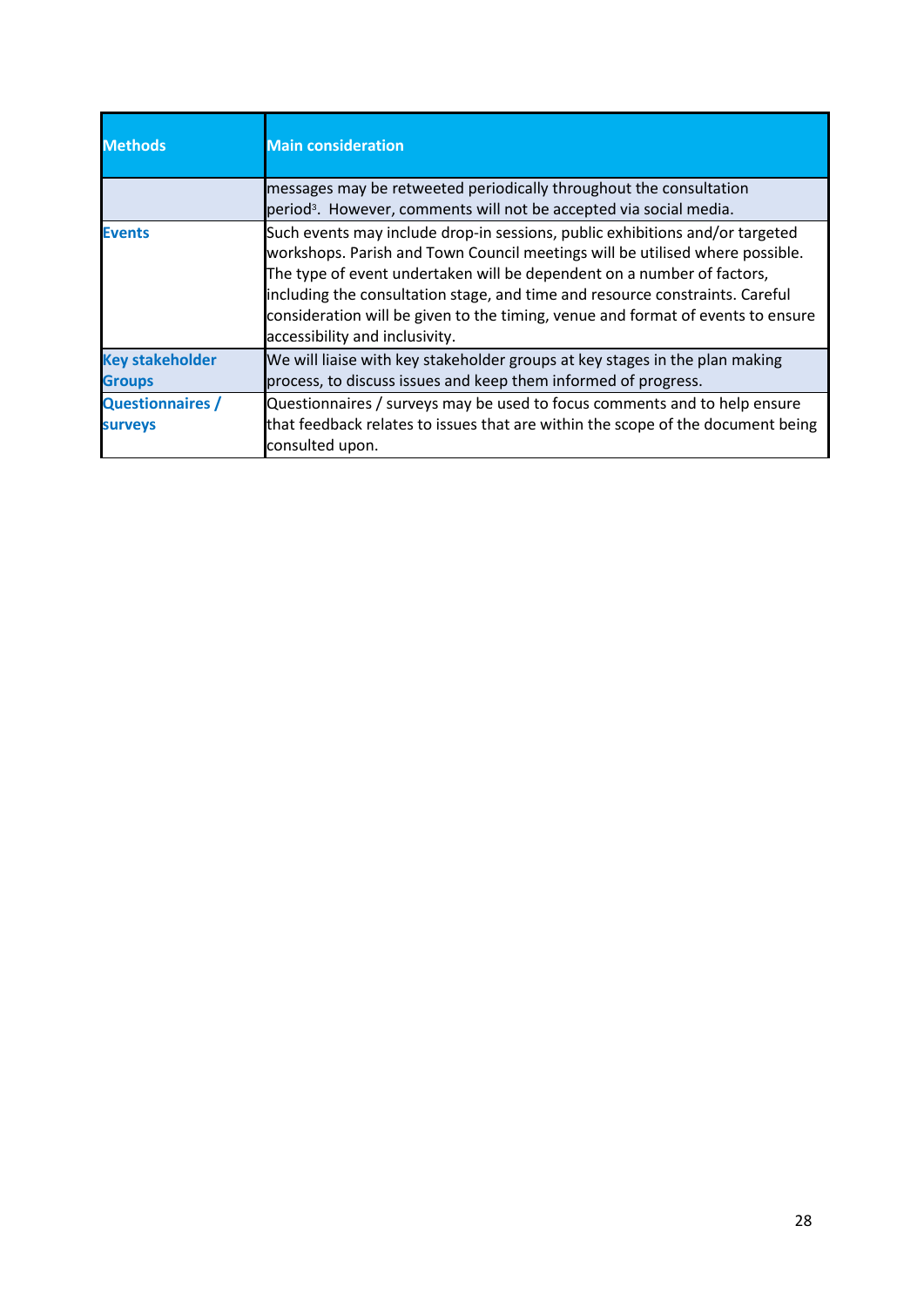<span id="page-29-0"></span>Appendix B: Legal Opinion on the Validity of the SPD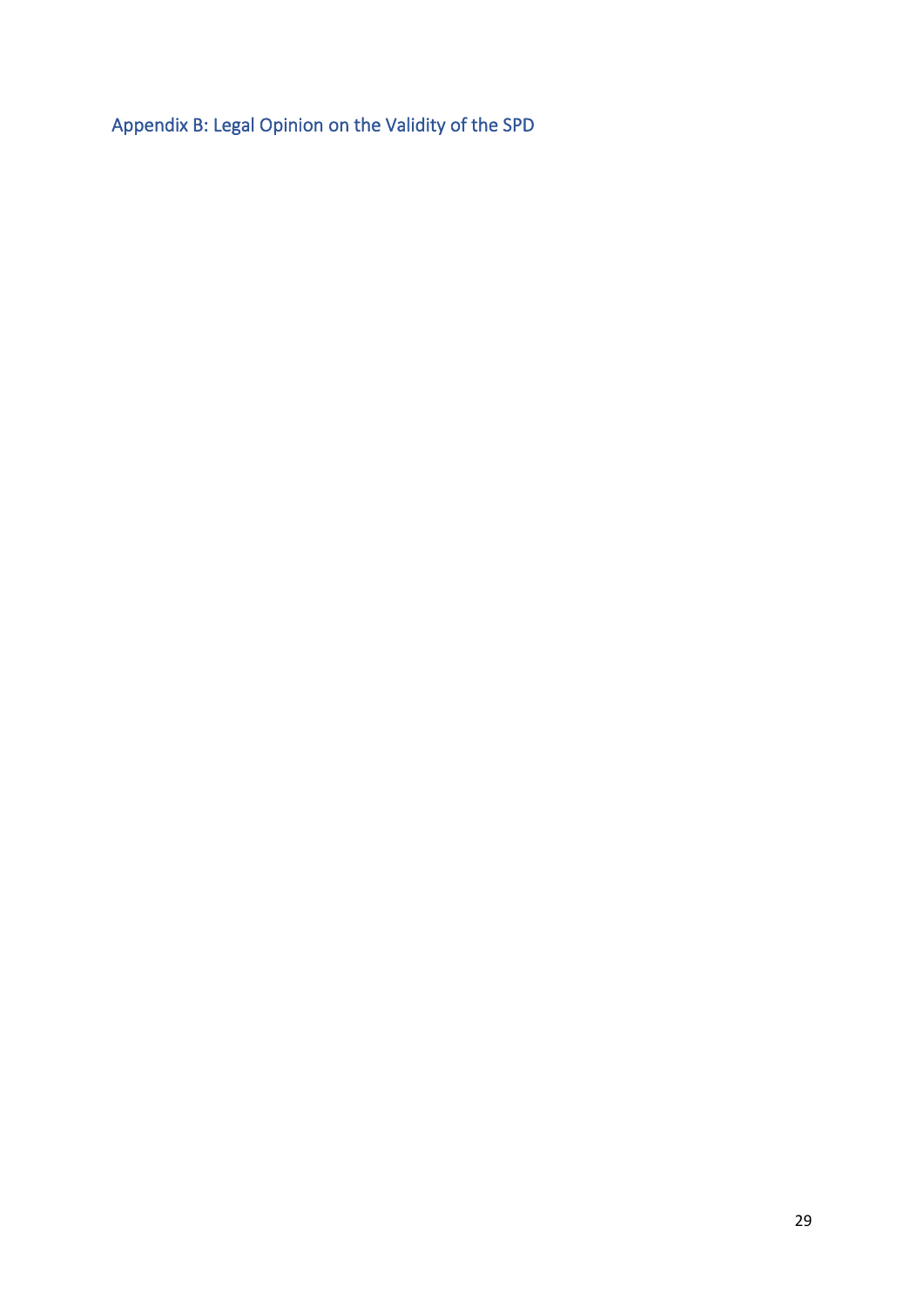#### **RE: LANCASTER DRAFT VIABILITY PROTOCOL SPD**

#### **OPINION**

#### **Introduction**

- 1. We are asked to advise Lancaster City Council ("the Council") in relation to the proposed adoption of a draft viability protocol supplementary planning document ("the SPD"). The SPD is intended to set out the Council's expectations for viability assessments which are submitted to it as part of the planning process. In particular, it is intended to guide the contents of assessments which are frequently submitted by developers seeking to demonstrate that provision of a policy-compliant level of affordable housing (of itself or together with other obligations) would render a particular scheme unviable.
- 2. A draft version of the SPD was published for consultation on 5 February 2021 and the consultation ran until 9 March 2021. The Council received a number of responses to the consultation and has considered such responses within the Viability Protocol Supplementary Planning Consultation Statement dated September 2021.
- 3. As part of the consultation, the Council received a joint objection from a consortium of housebuilders operating in the local area. The objection included the submission of a legal opinion from Christopher Katkowski QC and Piers Riley-Smith dated 17 March 2021 ("the Opinion"). The Opinion concludes that the SPD is "unlawful because it does not meet the legal definition of an SPD".
- 4. We are asked to consider the conclusions reached within the Opinion and set out whether, and to what extent any changes might be required to be made to the SPD to address the concerns raised within it.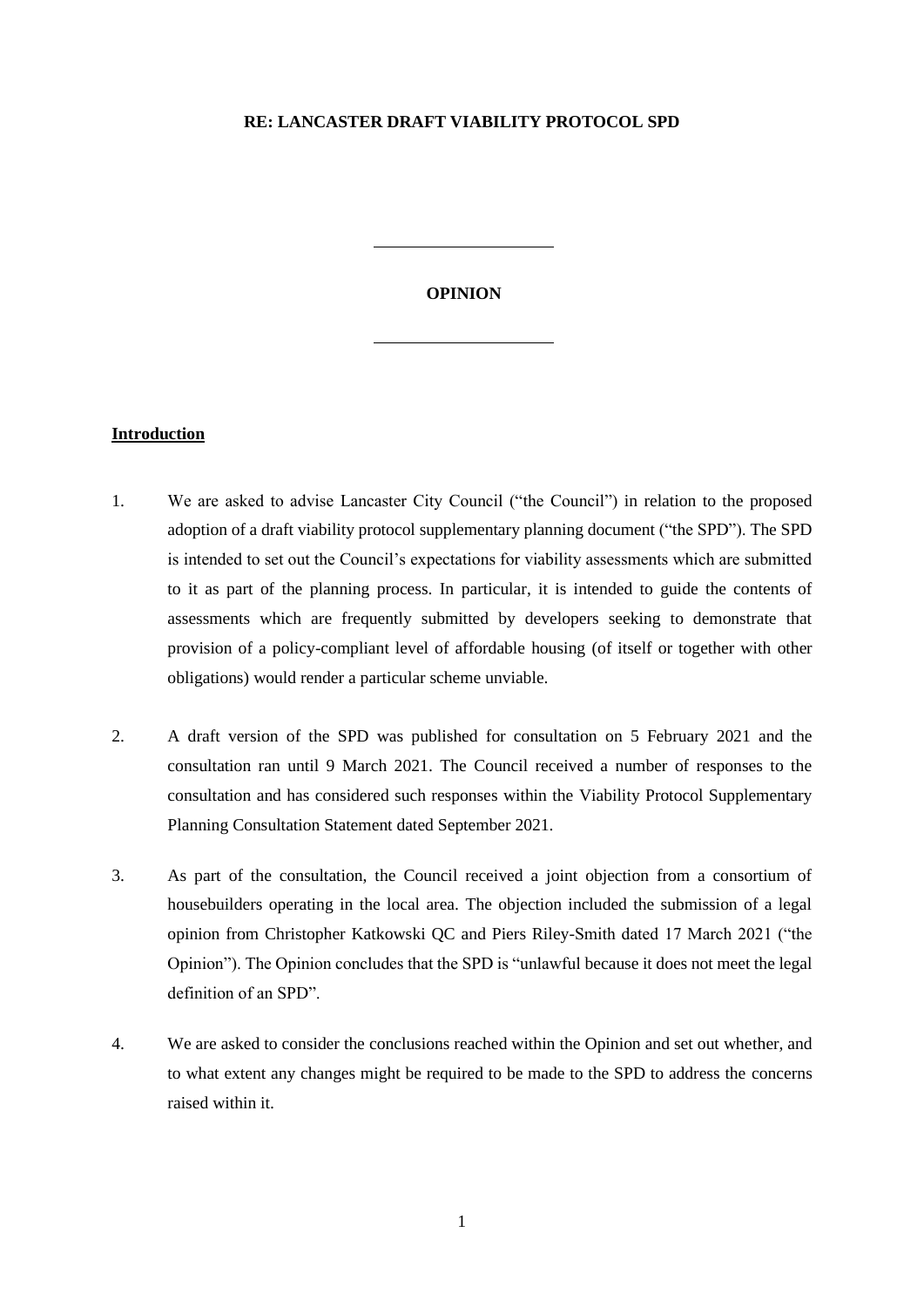#### **Relevant Law**

5. Section 38 of the Planning and Compulsory Purchase Act 2004 ("PCPA 2004") defines a development plan is as consisting of:

i) The regional strategy (if any), and

ii) The development plan documents ("DPD"s) (taken as a whole) which have been adopted or approved.

6. A DPD is defined in s.37 of the PCPA 2004 as:

"*a local development document which is specified as a development plan document in the local development scheme."*

- 7. Section 17(7) of the PCPA 2004 states that regulations may prescribe which descriptions of documents are to be prepared as local development documents. A document can only be a local development document if adopted as such by the local planning authority, or approved by the Secretary of State under sections 21 or 22.
- 8. The Regulations made under s.17 are the Town and Country Planning (Local Planning) (England) Regulations 2012 ("the 2012 Regulations"). Regulation 5 provides, in so far as is relevant:

*"(1) For the purposes of section 17(7)(za)1 of the Act the documents which are to be prepared as local development documents are—*

*(a) any document prepared by a local planning authority individually or in cooperation with one or more other local planning authorities, which contains statements regarding one or more of the following—*

*(i) the development and use of land which the local planning authority wish to encourage during any specified period;*

*(ii) the allocation of sites for a particular type of development or use;*

*(iii) any environmental, social, design and economic objectives which are relevant to the attainment of the development and use of land mentioned in paragraph (i); and*

*(iv) development management and site allocation policies, which are intended to guide the determination of applications for planning permission*;

9. Regulation 6 provides that:

…"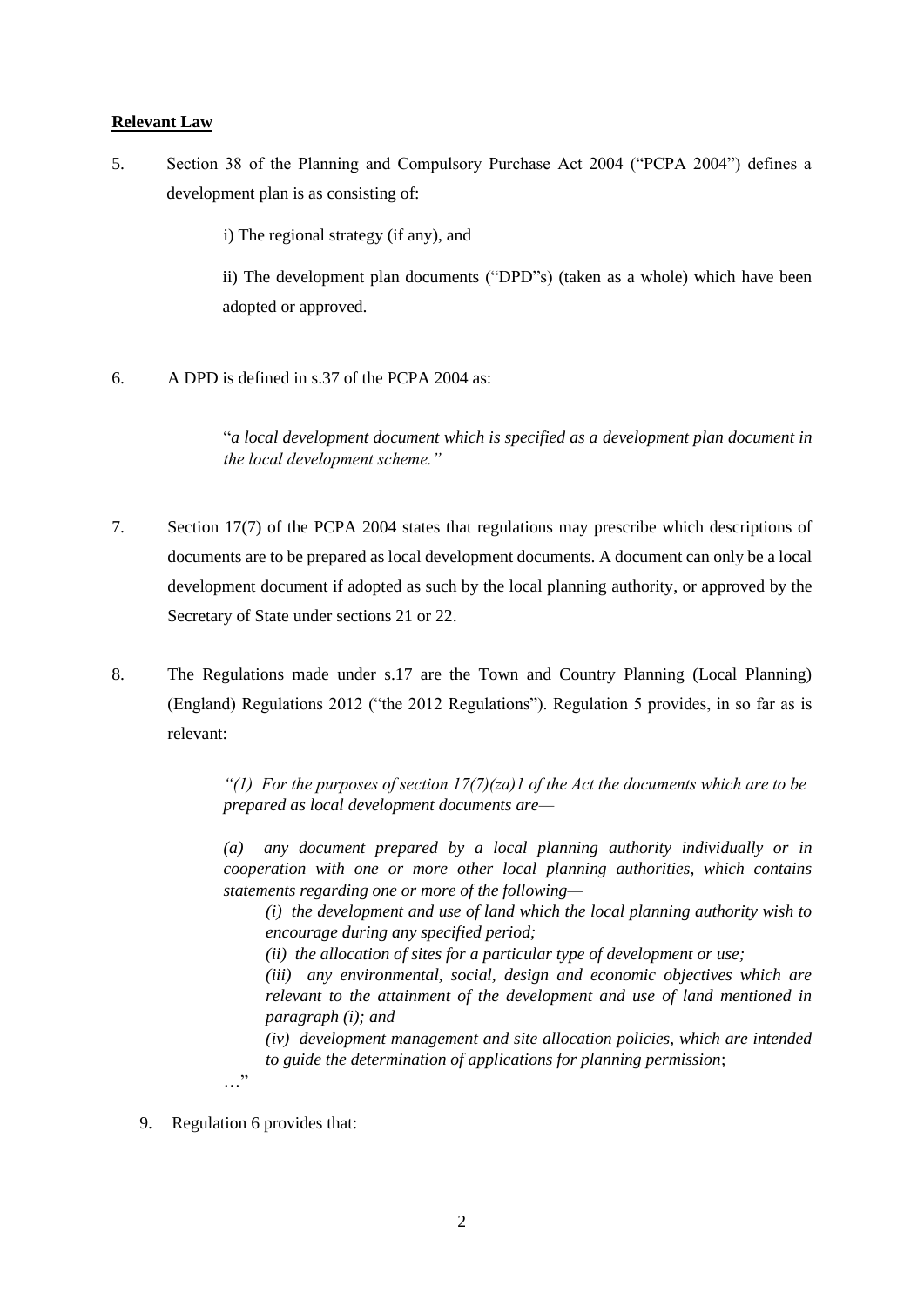*"Any document of the description referred to in regulation*  $5(1)(a)(i)$ *, (ii) or (iv) or 5(2)(a) or (b) is a local plan."*

10. Regulation 2 defines "supplementary planning document" as:

*"… any document of a description referred to in regulation 5 (except an adopted policies map or a statement of community involvement) which is not a local plan*"

11. The requirements for the preparation, publication and adoption of local plans are materially different to the requirements for the adoption of an SPD.

#### **Discussion**

- 12. The Opinion argues that the SPD somehow manages to be both a DPD by including "development management policies" (para 21) and fall outside the scope of an SPD by falling outside Regulation 5(1)(a)(iii). The Opinion states at paragraph 20 that *"in every instance where the Purported SPD sets out requirements of its own making which are not found in local or national planning policies…[the SPD falls outside Regulation 5(1)(a)(iii) and is not an SPD]."* We do not agree.
- 13. First, simply including additional detail as to what the Council will require in order for a policy within the Local Plan to be met cannot, without more, be a criticism of and SPD. By their nature, they are intended to supplement, not merely repeat.
- 14. Specifically, the Opinion criticises requests in the SPD for certification that an applicant has provided the same information used by them to decide whether to proceed with the development, and the suggestion in paragraph 5.3 that further information may include board reports, financiers' offer letters and other information specific to the scheme. This is criticised for being contrary to paragraph 10-021 of the PPG which states that *"information used in viability assessment is not usually specific to that developer and thereby need not contain commercially sensitive data."* We do not consider that there is in fact any conflict with the PPG in this regard. Paragraph 10-021 concerns the publication of the viability assessment itself whereas paragraph 5.3 of the SPD addresses what additional evidence may be supplied to the Council in order to support the inputs used in a given viability assessment. Paragraph 5.3 is clear that this will not be in all cases. Even if paragraph 10-021 of the PPG was said to be engaged; the PPG itself notes that inputs are not "usually" site specific. As such, there is clear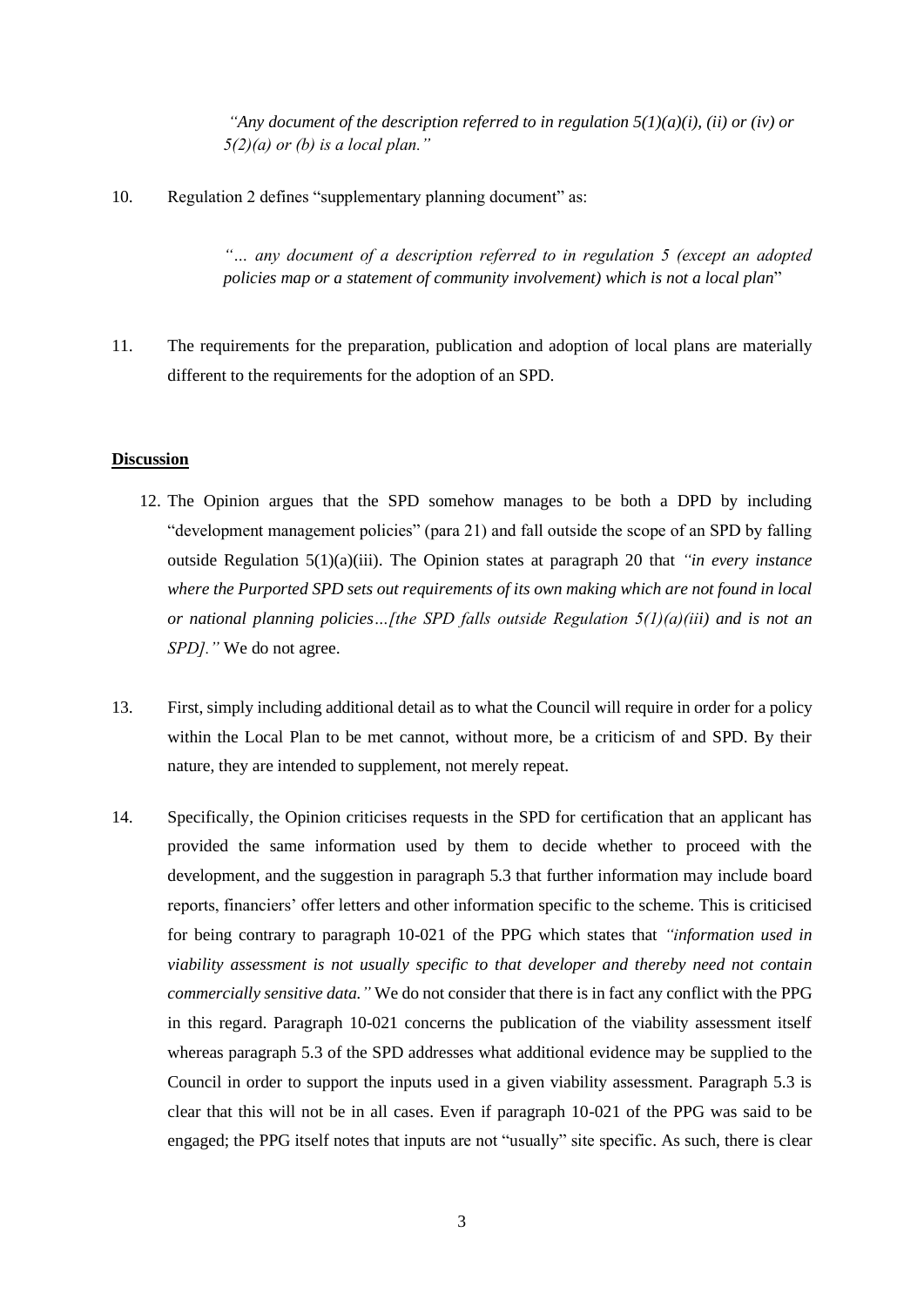scope within the guidance for a different approach to be taken only where it can be justified in a given case and not as a matter of course.

- 15. Second, the SPD is truly supplementary in our view; it is plainly additional detail tied to the assessment of compliance with DM3 of the Development Management DPD and other local plan policies governing infrastructure contributions such as DM27 and DM58. In relation to affordable housing, for example, it is policy DM3 which sets out the Council's "*statements regarding… the development and use of land which the local planning authority wish to encourage during any specified period*" in relation to the encouraging the delivery of affordable dwellings. The SPD adds detail as to how DM3 is to be applied in practice when a derogation from its terms is sought. Further, DM3 on its own terms provides that evidence will need to be submitted in order to justify an exemption based on viability and that *"such evidence must include an open book financial viability appraisal which will need to accord with guidance in the emerging Viability Protocol SPD.*" The examining Inspector was therefore well aware that further detail would be set out within an accompanying SPD. Accordingly, the SPD cannot sensibly be said to fall within Regulation  $5(1)(a)(i)$ .
- 16. To the contrary, we consider that the SPD falls squarely within Regulation  $5(1)(a)(iii)$  in that it contains further statements in relation to "*… social…and economic objectives which are relevant to the attainment of the development and use of land mentioned in paragraph (i)"* i.e. the provision of affordable dwellings in line with DM3. The SPD is in line with the type of document envisaged by the court in R(Skipton Properties) v Craven District Council [2017] EWHC 534 Admin at paragraph 90:

*"The purpose of regulation 5(1)(a)(iii) is to make clear that a local planning authority may introduce policies which are supplementary to a DPD subject only to these policies fulfilling the regulatory criteria. The Defendant has made clear that it may introduce an SPD, supplementary to its new local plan, which sets out additional guidance in relation to affordable housing."* (emphasis added)

This is precisely what the Council has done.

- 17. Third, it cannot sensibly be said that the SPD falls within Regulation  $5(1)(a)(ii)$  since it does not contain site allocations.
- 18. Fourth, in our view the SPD does not contain statements falling within Regulation  $5(1)(a)(iv)$ as none of the statements are in the nature of development management policies or site allocation policies. At paragraph 37 of R (Miller Homes) v Leeds City Council [2014] EWHC